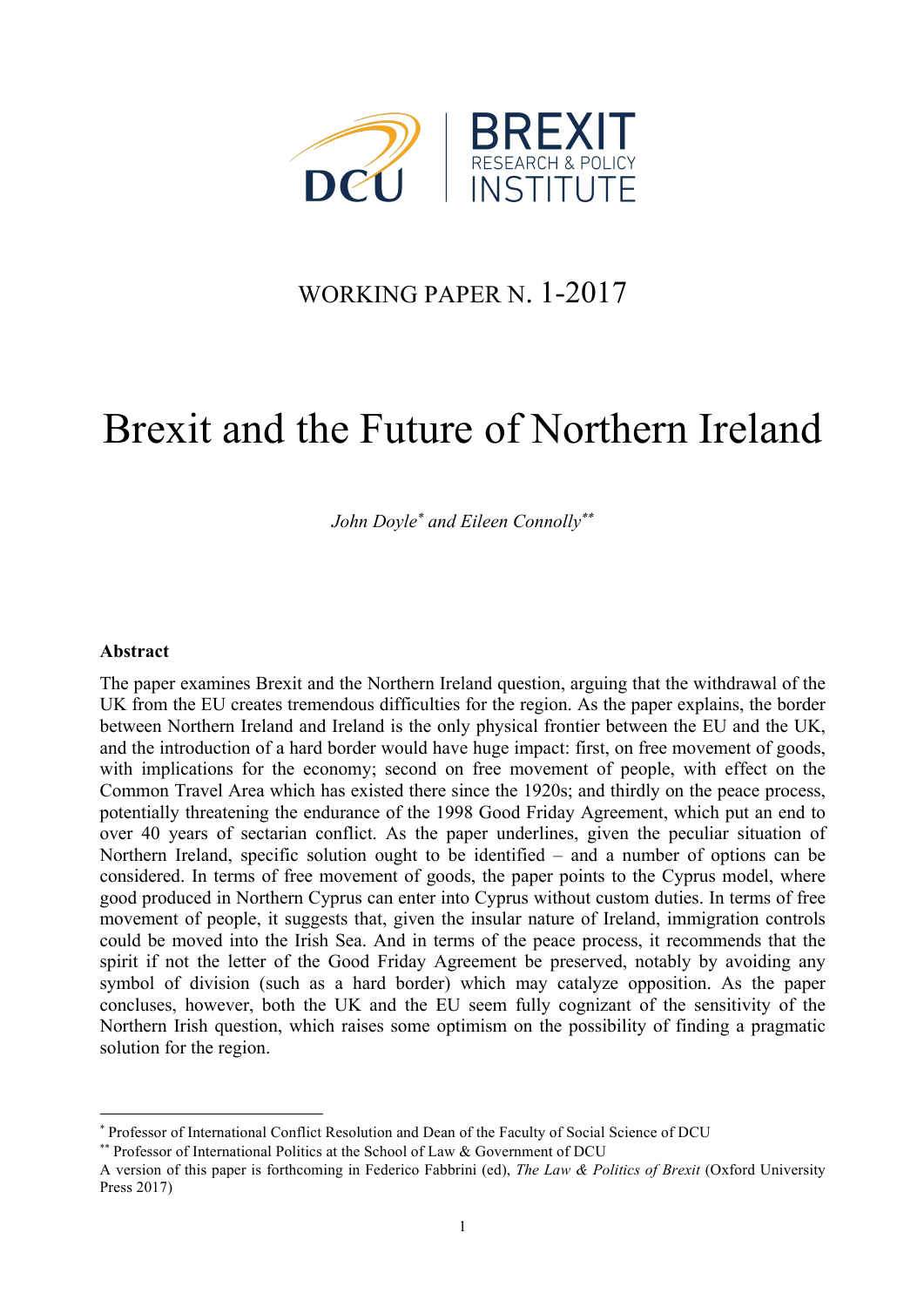#### **1. Introduction**

Northern Ireland, although it voted as a region to remain in the European Union by a 10% margin in the UK wide 'Brexit' referendum in June 2016, faces the inevitability of leaving the EU and also the problem of having the UK's only land border with the EU. This will create difficulties for trade and mobility on the local level and at the inter-state level, but more importantly, it also raises serious concerns for the future stability of the Northern Ireland 'peace process'. The 1998 Good Friday Agreement, on which the peace process is based, that put an end to 30 years of armed conflict, was signed in the context of EU membership and the increasing degree of openness and cooperation with the rest of the island of Ireland that the EU framework provided.<sup>1</sup> The proposed withdrawal of the UK from the EU creates a set of conditions for Northern Ireland that will weaken the capacity of the political system to maintain peace and build economic development. The result of the referendum vote alone indicated that the internal political divisions in Northern Ireland are being reinforced by the changed relationship of the UK to the EU. In the referendum campaign the two major Irish nationalist parties, Sinn Féin and the Social Democratic and Labour Party (SDLP) along with the leadership of the Ulster Unionist Party (UUP) and the moderate pro-union Alliance Party supported the 'remain' position, while the largest unionist party the Democratic Unionist Party (DUP) supported Brexit. As a result the overwhelmingly majority of Irish nationalists voted to remain in the EU while Ulster unionists voted 60-40 to leave. During the Brexit negotiations these divisions will become more pronounced, as a key part of this discussion will include the location of the EU/UK border and the right of Northern Ireland, as part of a future United Ireland, to automatic membership of the  $EU^2$ .

Ireland has historically shared a common travel area with the UK, and abandoning this will be both politically and socially disruptive. A benefit of the common travel area, especially following the peace process, has been close trading and business links with the Republic of Ireland, Northern Ireland's largest 'export' market. The loss of the economic benefits of EU membership, including open borders, is likely to have a more severe impact on Northern Ireland

<sup>&</sup>lt;sup>1</sup> For background on the conflict and the peace process see Brendan O'Leary, *The Politics of Antagonism: Understanding Northern Ireland* (2<sup>nd</sup> edition, Athlone Press 1996); John Doyle, 'Governance and Citizenship in contested states: the Northern Ireland peace agreement as internationalised governance' (1999) 10 Irish Studies in International Affairs, 201-219.<br><sup>2</sup> See formal Government of Ireland press release on Brexit strategy, 2 May 2017 – referencing as priori

the Common travel area with the UK and the peace process (para 2).

http://www.taoiseach.gov.ie/eng/News/Government\_Press\_Releases/Government\_Statement\_on\_Brexit\_Preparations.html ; see also European Council statement on Article 50 negotiation guidelines, 29 April 2017, which also include references to these three issues. http://www.consilium.europa.eu/en/press/press-releases/2017/04/29-euco-brexit-guidelines/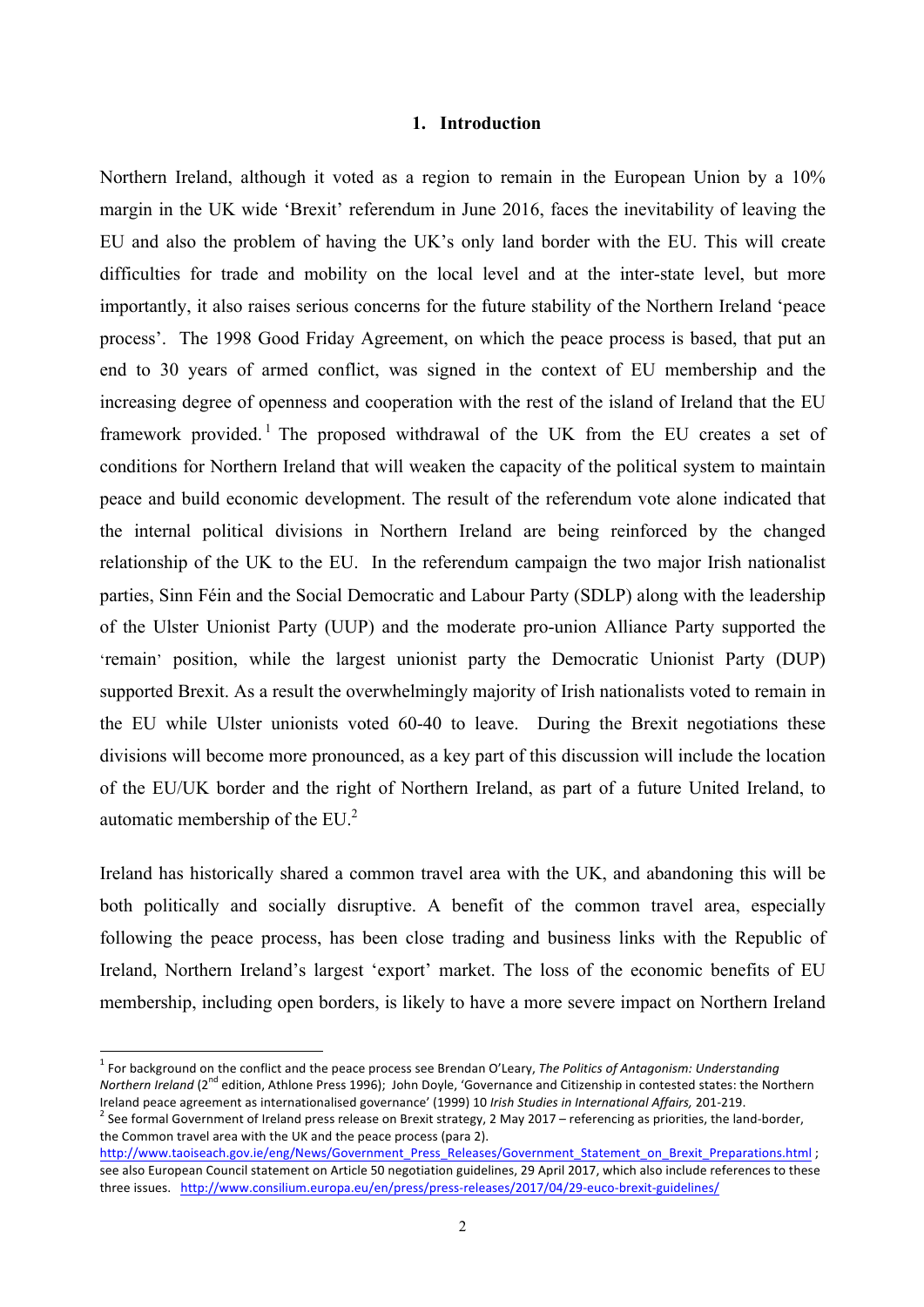than on the rest of the UK as its economy is still in a weak post-conflict condition, with the public sector representing approximately 60% of GDP. The small scale of the private sector in Northern Ireland and the continued importance of agriculture for the economy are the economic legacy of conflict and Northern Ireland's future stability also rests on improving economic development and employment. Avoiding a hard land border would help mitigate, at least in the short term, the negative economic impact of Brexit on Northern Ireland.

The question of the location of the border between the EU and the UK is the single most significant question not only for the development of Northern Ireland's economy but also for its future political stability. That a 'hard' border is necessary is beyond doubt, as the withdrawal of the UK from membership of the single market will necessitate the EU insisting on a hard customs border<sup>3</sup> and the UK government's focus on controlling migration, will also require a hard border. A hard land border will impact negatively on the economy but it will also threaten the existence of the Good Friday agreement and exacerbate existing political conflicts. The alternative of a negotiated sea border (between the islands of Ireland and Britain), that defined Northern Ireland as a special case, and places it outside the core UK territory, would be strongly resisted by Unionists. For nationalists the imposition of a hard land border on the island of Ireland would be equally unacceptable. The issue of the location of the future border between the UK and the EU was a key issue for unionists  $4$  during the referendum campaign and the division on the location of the 'border' has the capacity to increase internal political tensions and to undermine the Good Friday Agreement which is premised on an open land border. The increased pressures on the relatively fragile polity of Northern Ireland, as a result of Brexit, will inevitably deepen political divisions and weaken its capacity to maintain a power-sharing executive.

This chapter analyses the political impact of alternative outcomes of the Brexit negotiations on Northern Ireland, through a discussion four interrelated issues - political divisions in Northern Ireland; the single market; the common travel area; and the Good Friday Agreement. It firstly discusses the Brexit referendum, and the observable polarisation in the voting patterns of the Irish nationalist and unionist communities on EU membership and all-island integration. It places

<sup>&</sup>lt;sup>3</sup> EU Chief Negotiator with the United Kingdom, Michel Barnier, in a speech to the Irish *Oireachtas* (parliament), 11 May 2017 said 'Customs controls are part of EU border management. They protect the single market. They protect our food safety and our standards'. https://static.rasset.ie/documents/news/michel-barnier-address-to-the-oireachtas.pdf 4 For the most comprehensive post referendum survey see John Garry, 'The EU referendum Vote in Northern Ireland:

Implications for our understanding of citizens' political views and behaviour' Northern Ireland Assembly Knowledge Exchange *Seminar Series, 2016-17* (Northern Ireland Assembly 2016).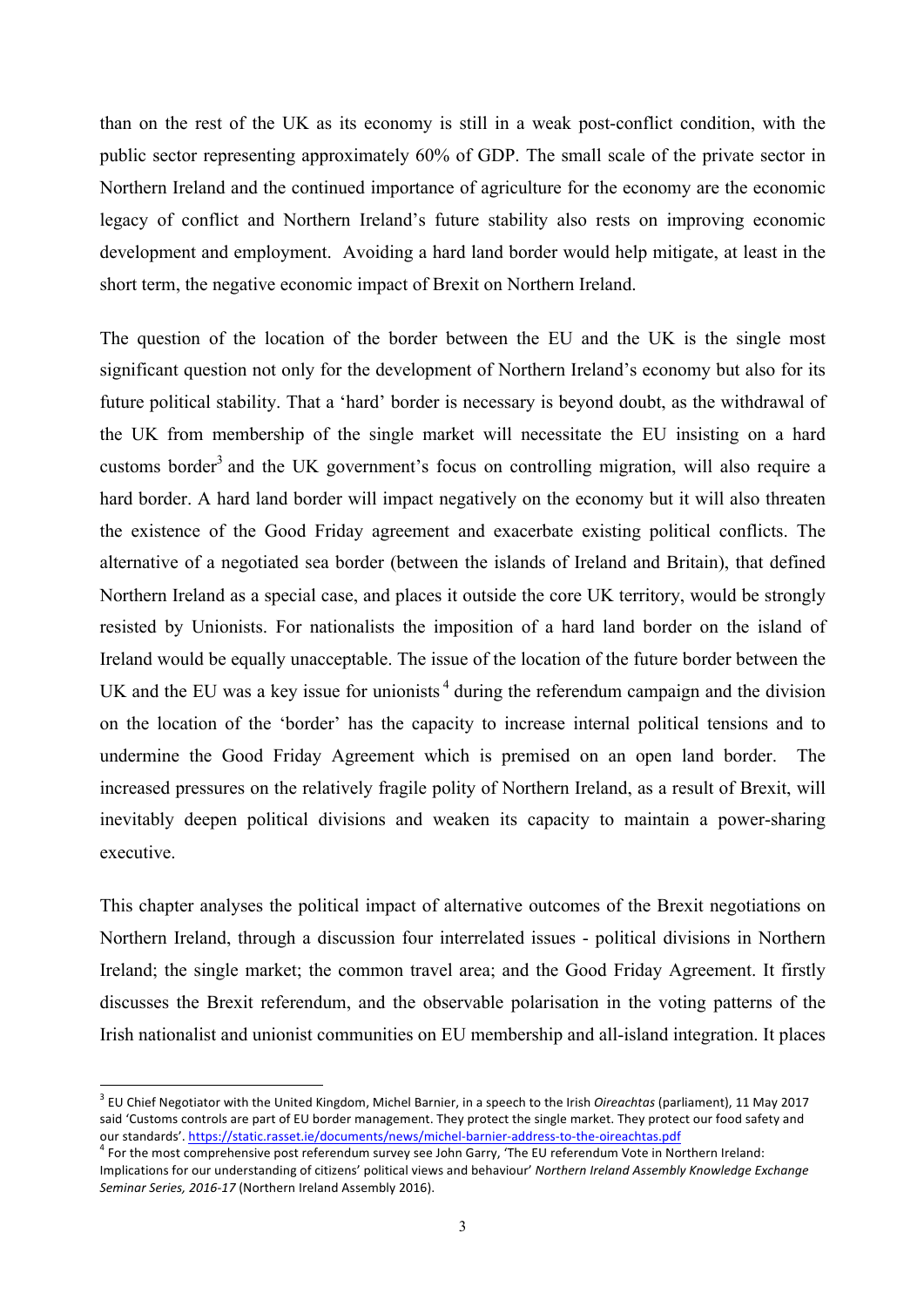this polarisation in the context of a significant change in the balance of communal politics in Northern Ireland following the Good Friday Agreement. Secondly it explores the impact of the disruption of leaving the single market for Northern Ireland. It considers possible solutions including the adoption of a flexible arrangement, based on the Cyprus accession model, allowing Northern Ireland produced goods to be exported via the Republic of Ireland as EU goods. The following section analyses the potential impacts of ending the policy of open borders and the Common Travel Area, which has existed between Ireland and the UK since Irish independence in 1922. It details the negative impacts of a 'hard border' land border and the alternative of a sea-border between the island of Ireland and Britain as the de-facto point of security and migration control. The final section outlines the direct impacts of Brexit on the Good Friday Agreement. It analyses the way in which the peace process, and the structures that it put in place, were underpinned by an assumption of a EU framework and the political challenges which the UK withdrawal from the EU presents to the future of the Agreement.

#### 2. **The Referendum**

The 'remain' vote in the referendum in Northern Ireland was 56%, but this average conceals major differences between the two main political traditions, reflecting views on the 'national question'.<sup>5</sup> A survey of 4,000 adults in Northern Ireland by the 'Northern Ireland Assembly Election Study<sup>5</sup> found that 85% of those "brought up" as Catholics voted to remain in the EU, of those 'brought up' as Protestants only 40% supported this position. When same question was put to respondents who were asked to self-define as Irish nationalist, as unionist, or as neither, the impact of an individual's political views on whether or not they voted to remain became more pronounced. The result for self-defined Irish nationalists was slightly higher than for 'Catholics' as 88%, voted to remain in the EU, but for self-defined unionists, 66% voted to leave

 $<sup>5</sup>$  Political divisions in Northern Ireland, while rooted in the colonial settlement and largely reflecting traditional religious</sup> communities of Catholic and Protestant, are focused on the key political question of whether Northern Ireland should remain part of the UK or join the rest of Ireland in a all-island state. The partition of Ireland in 1922, and the creation of 'Northern Ireland' reflected the largest land mass in which the UK could command a secure majority in favour of UK membership, but it contained a minority of Irish nationalists making up one third of the population, who were systematically discriminated against in employment, pubic services and even voting rights over the following 50 years. The armed conflict, which erupted in 1969, was eventually brought to an end with the 1998 'Good Friday Agreement', which set up a devolved Assembly and Executive based on a power-sharing or consociational model, along with structured North-South (all-island) cooperation and integration, and a programme of equality measures, policing reform and demilitarisation. Voting patterns continue to reflect the fundamental political division, with Irish nationalists now making up 40% of voters and a majority of those under 25 years of age.

 $6$  John Garry, 'The EU referendum Vote in Northern Ireland: Implications for our understanding of citizens' political views and behaviour', Northern *Ireland Assembly Knowledge Exchange Seminar Series, 2016-17* (Northern Ireland Assembly 2016).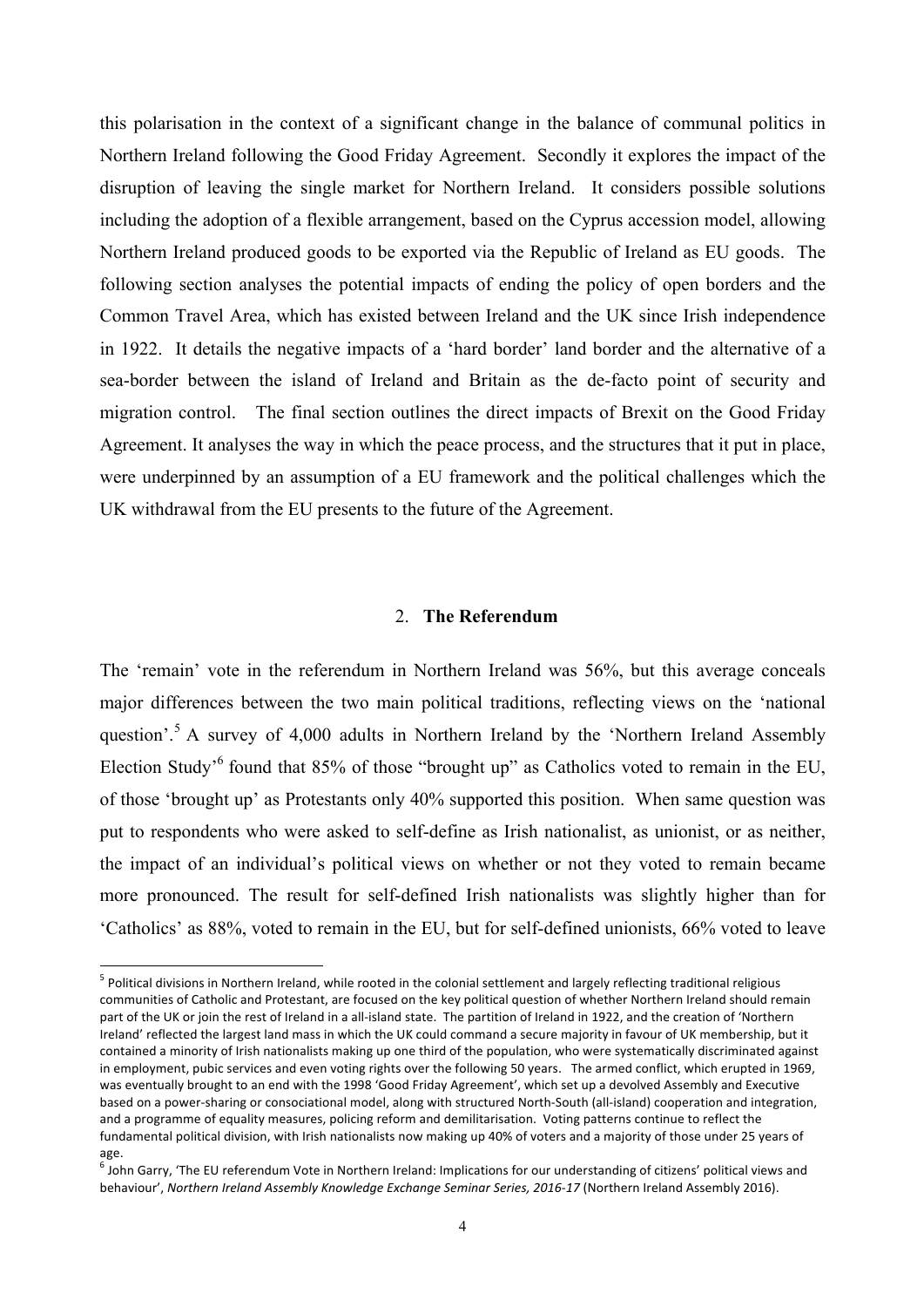compared to 60% of 'Protestants', and 70% of those who chose to identify as 'neither' voted to stay in the  $EU^7$ . This voting behaviour reflects the positions of the Northern Ireland political parties<sup>8</sup>. The two major Irish nationalist parties, Sinn Féin and the Social Democratic and Labour Party (SDLP), called for a vote to remain in the EU as did the two smaller pro-union parties, the Ulster Unionist Party (UUP) and the centrist Alliance Party. The major unionist party the Democratic Unionist Party (DUP) and the small and more conservative, Traditional Unionist Voice, campaigned to leave. The political parties campaigning for remain polled just over 58% in the May 2016 Northern Ireland Assembly elections and this was reflected in the 56% that voted to remain in the referendum. However, the results of the Brexit vote includes a significant bloc of unionist voters who did not follow their parties' lead. While the more moderate unionist UUP called for a vote to remain - 58% of their voters voted for Brexit and 25% of DUP supporters meanwhile voted to remain, despite their party being the leading voice in the local Brexit campaign.

During the referendum campaign in Northern Ireland, the issues that dominated the debate were different from those that engaged the rest of the UK. In spite of the media dominance of BBC, ITV and Sky TV news bulletins, the campaign was largely fought on the specific impacts of Brexit on Northern Ireland.<sup>9</sup> Immigration was not a major issue of debate, and the public discourse was dominated by the impact of Brexit on the peace process; the economic impact of withdrawal from the single market; the feasibility of continuing a common travel area; and the implications for social policy and the protection of human rights. Sinn Féin, which aligns with the *European United Left/Nordic Green Left (GUE/NGL)* block in the European Parliament, had in the past opposed EU membership, but over a period of time has shifted their position to one that they describe as 'critical engagement'.<sup>10</sup> This was defined as being 'against the kind of Europe' exemplified 'in recent years in the appalling treatment of the Greek people; or of a fortress Europe which turns its back on refugees'. Sinn Fein argued that the 'possibility that a part of our nation could end up outside the European Union while the other part stays in is not a situation that will benefit the Irish people.<sup>11</sup> During the campaign Sinn Féin focused on the threat of restricted mobility across the border; the negative economic impact; the loss of civil

 $<sup>7</sup>$  John Garry, 'The EU referendum ...'</sup>

 $8$  All of the significant political parties in Northern Ireland are local and none of the mainstream UK parties have any significant electoral support in Northern Ireland.

 $^9$  Gerard McCann and Paul Hainsworth, 'Brexit and Northern Ireland: the 2016 referendum on the United Kingdom's membership of the European Union', Irish Political Studies Vol. 32, Iss. 2, 2017, pp. 327-342.<br><sup>10</sup> Statement from Party President Gerry Adams TD, 9 June 2016. http://www.sinnfein.ie/contents/40268<br><sup>11</sup> Adams. statement 9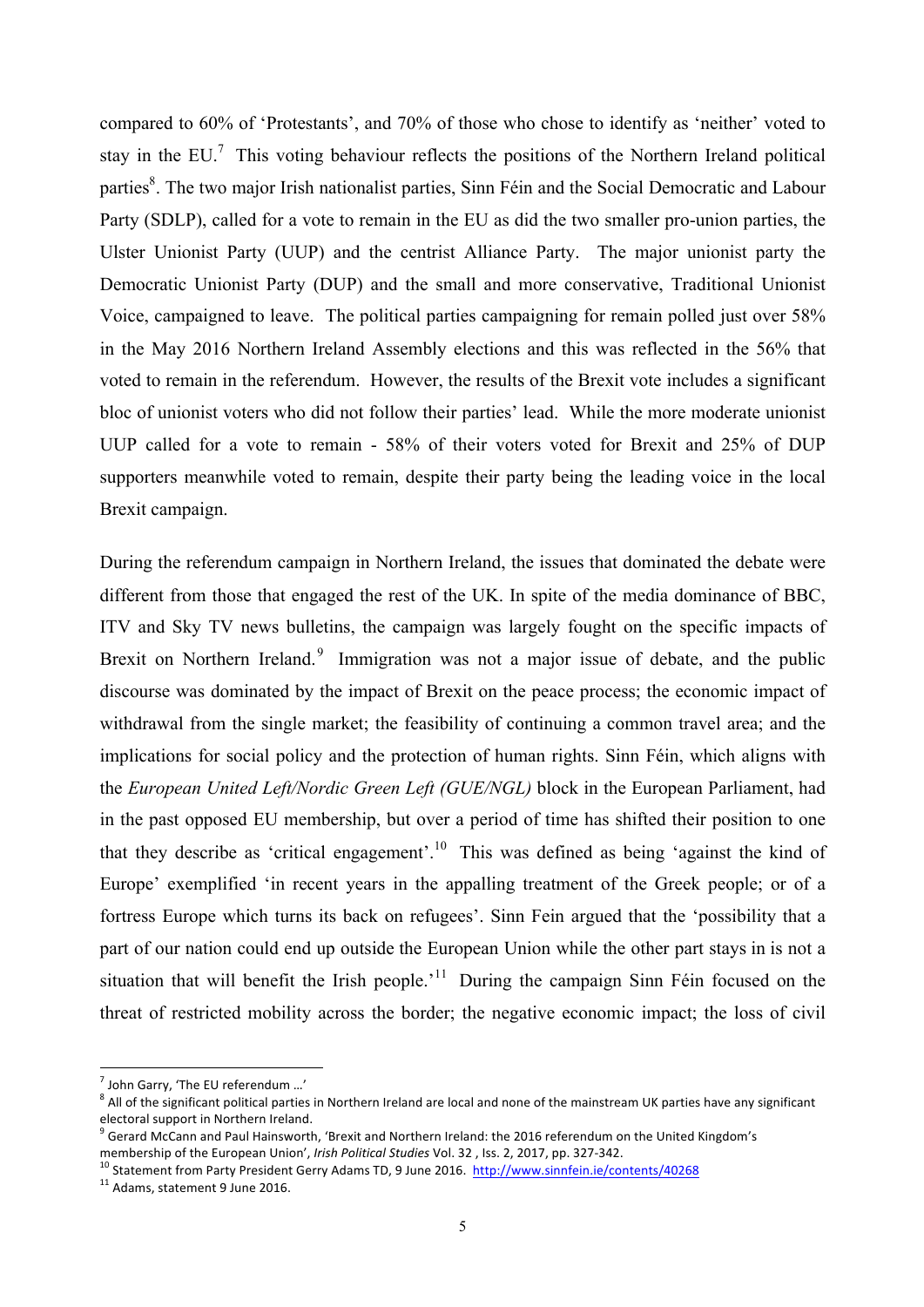rights; and the undermining of the peace process. Martin McGuiness, then Northern Ireland Deputy First Minister, stated that Brexit would be 'bad for Ireland, bad for business and trade, bad for our farmers and bad for human rights and workers' rights'.<sup>12</sup> The SDLP focused on their long-term commitment to European integration, stressing the economic benefits of EU membership, including direct EU transfers to the region and the impact of the EU in encouraging Foreign Direct Investment in Northern Ireland.<sup>13</sup> The Ulster Unionist Party leader Mike Nesbitt was clearly pro-EU, but the party as a whole ran a low-key campaign, reflecting the divisions within the party on this issue. As the only large party campaigning for Brexit, the Democratic Unionist Party's campaign reflected its long-standing opposition to European integration. It was also the party in Northern Ireland that engaged with the UK-wide Brexit debates on sovereignty and UK 'independence' and from this position it focused on rejecting the argument of those who wanted remaining in the EU that the negative economic impact on Northern Ireland would be greater that for the rest of the UK if Brexit proceeded.<sup>14</sup>

Given the close cultural ties between Northern Ireland and Scotland the linking of Scottish independence, to the desire of the majority of Scots to remain in the EU, inevitably impacted on the debates in Northern Ireland. In Scotland there was a strong vote to remain, at  $62\%$ <sup>15</sup>, and as this vote followed the narrow defeat for Scottish nationalists in the referendum on independence in 2014, it gave the question of independence a new impetus and strengthened the demand for a second referendum on independence. The implications of this for the integrity of the UK was recognised by Mike Nesbitt (UPP) who characterized Brexit as an 'existential threat to the United Kingdom should there be an overall vote for Brexit but with Scotland voting to remain.<sup>16</sup> Scottish nationalists project a solution to their problems with Brexit, through independence and re-joining the EU. If the result of Brexit was to increase the demand for independence in Scotland, even in the case were the Scottish conservatives increased their support in the face of the collapse of Labour and the Lib Dems, it would undermine the current construction of Unionist identity, which has culturally defined itself as closer to Scotland than to England.

Independently of debates in Scotland, the question of the reunification of Ireland has surfaced as a solution to the problems that arise from placing Northern Ireland outside the EU. It is not

<sup>&</sup>lt;sup>12</sup> Martin McGuinness, 3 June 2016. https://www.rte.ie/news/2016/0603/793106-brexit-campaign/ 13 Colum Eastwood SDLP Party Leader, 7 March 2016. http://www.sdlp.ie/news/2016/eastwood-addresses-ni-affairs-The Committee-on-eu-referendum/<br>
<sup>14</sup> For example, party adverts and statements by party Leader Arlene Foster Belfast Telegraph (Belfast, 17 June 2016).<br>
<sup>15</sup> Sionaidh Douglas-Scott, 'Brexit and the Scottish Question' in t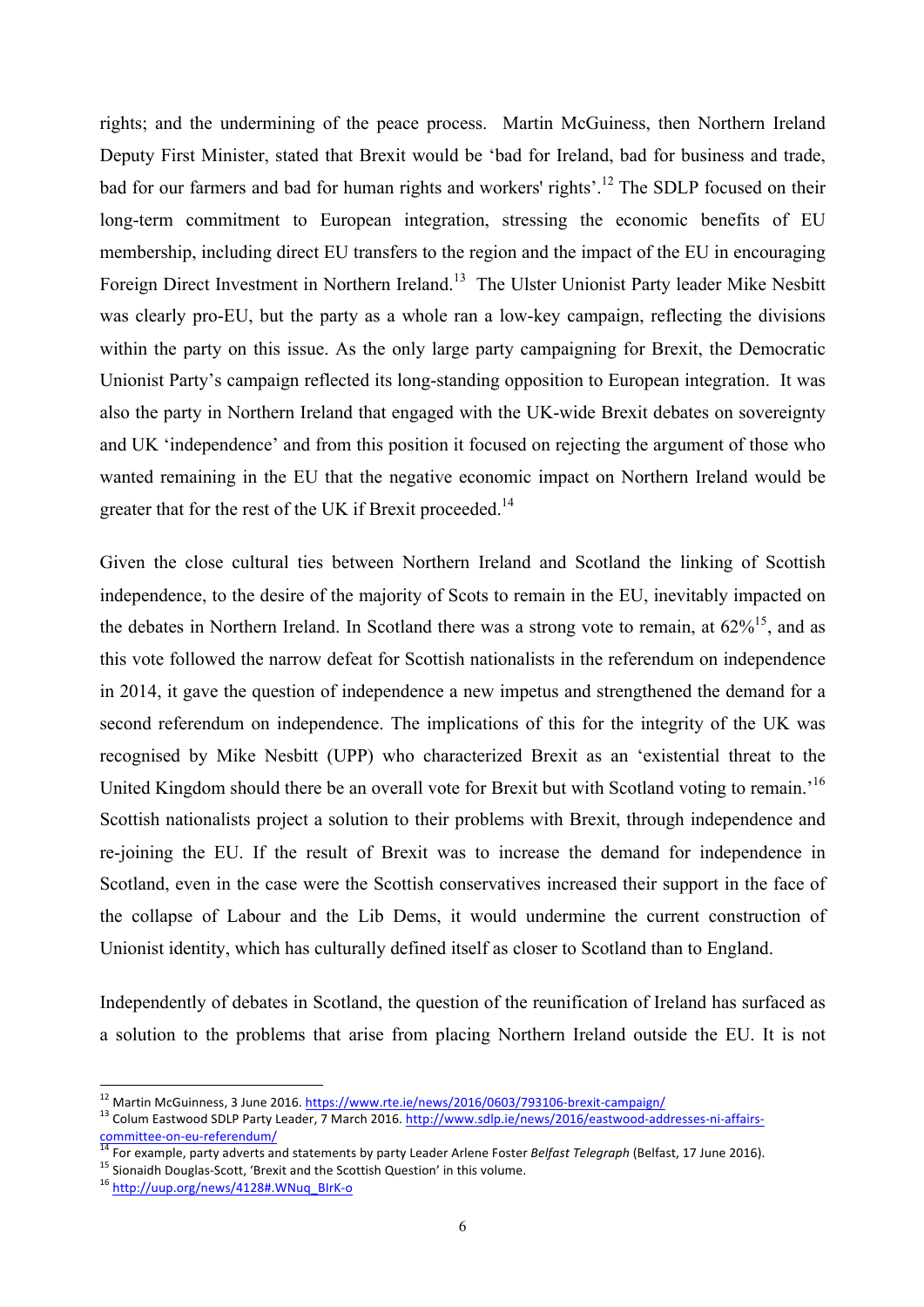surprising that Sinn Féin during the campaign identified Irish unity as the route through which Northern Ireland could remain in the EU arguing that in the event of a UK referendum result for leaving the EU, with a Northern Ireland majority for remaining, 'there would then be a democratic imperative for a border poll to provide Irish citizens with the right to vote for an end to partition and to retain a role in the  $EU'$ .<sup>17</sup> In the aftermath of the Brexit result the Irish Government diplomatic effort with other EU member states, in addition to prioritising the issues of the peace process, an open land-border and the Common Travel Area with the UK, also devoted considerable time to seeking a formal decision that in the event of a future vote for Irish unity, Northern Ireland would be deemed to be automatically within the EU without the need for a Treaty agreement or a vote of other members, relying heavily on the German precedent. The Irish Government was successful in this effort, with agreement reached at the same European Council of 29 April 2017, which agreed the Article 50 negotiation guidelines. 18

In the short term, the divisions within Northern Ireland, on the Brexit referendum mirror the core political divisions in Northern Ireland and the vote has the potential to destabilise the idea of incremental progress embodied in the Good Friday Agreement. The potential also exists for increased instability to be deepened by the worsening economic situation for Northern Ireland in a post Brexit world.

#### **3. Northern Ireland and the Single Market**

The economy in Northern Ireland since its foundation has been comparatively weak. Economic underdevelopment combined with a history of employment discrimination against Irish nationalists, resulted in the large-scale emigration of people from the nationalist community, which lasted up to the end of the 1980s. This weakness was characterised by Rob Rowthorn and Naomi Wayne as a 'workhouse economy' where most of the population were either involved in policing the 'other' or in providing services, primarily to their own community.<sup>19</sup> The dominance of security factors and the impact of the conflict itself, has meant that the public sector still continues to be a very significant part of the economy – providing approximately 60% of Gross Value Added.<sup>20</sup> Levels of poverty are among the highest of all UK regions.<sup>21</sup>

<sup>&</sup>lt;sup>17</sup> Gerry Adams, *Irish Independent*, 18 June 2016.<br><sup>18</sup> The Irish Times, 29 April 2017.<br><sup>19</sup> Bob Rowthorn and Naomi Wayne, *Northern Ireland: The Political Economy of Conflict* (Polity Press 1988).<br><sup>20</sup> Nevin Economic R

http://www.nerinstitute.net/download/pdf/qeo\_spring\_2017\_final\_version.pdf

<sup>&</sup>lt;sup>21</sup> Feargal McGuinness, Poverty in the UK: Statistics, House of Commons Library Briefing Paper, Number 7096, 2 May 2017.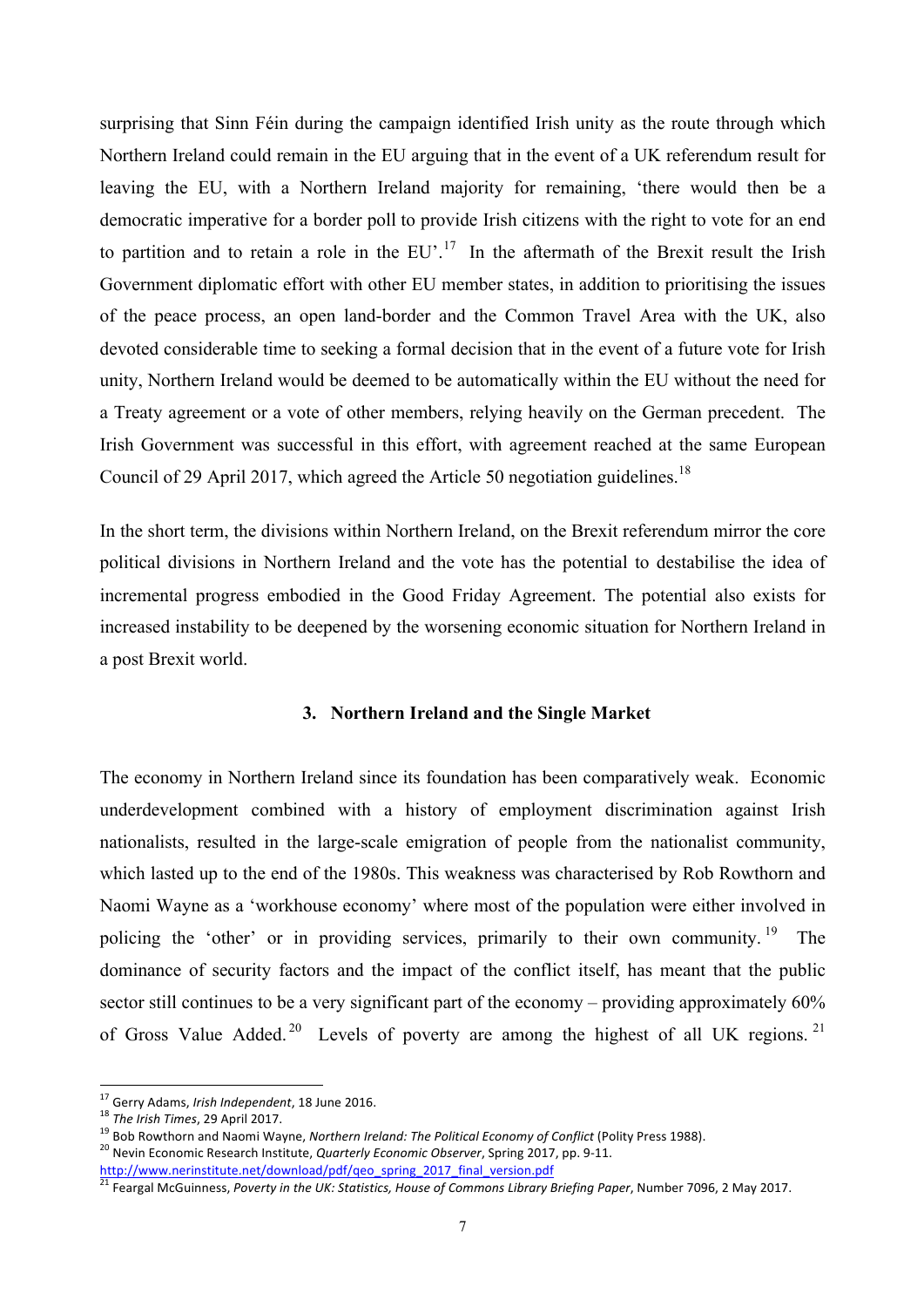Agriculture and Fisheries, supported by EU policies and subsidies, continue to play a comparatively important role in the economy, given the weak state of the industrial sectors. EU funding, including subsidies from the Common Agricultural Policy and the designated Peace Funds, from 2007 to 2013 was equivalent to approximately 8.4% of Northern Ireland's GDP.<sup>22</sup> Brexit will inevitably mean a significant loss to an already weak economy.

Brexit will also disrupt both Northern Ireland's high levels of integration with the economy of the Republic of Ireland, and the Northern Ireland economy's reliance on EU markets. In the ten years up to 2014, exports to the EU have remained at approximately 60% of all Northern Ireland's exports, whereas for the UK as a whole this EU/non-EU export balance has converged to approximately 50:50. Between 2004 and 2014, in all but one year, Northern Ireland has exported more to the EU than it has imported from it, in contrast to the UK where this balance is reversed.<sup>23</sup> Northern Ireland is now more reliant on the EU as an export market than the UK as a whole and the region is therefore much more exposed to the withdrawal of the UK both from the EU and from the Single Market.<sup>24</sup> Within the exports to the EU market, the Republic of Ireland, as might be expected, is by far the largest single destination, accounting for 21% of all exports and 37% of EU exports from Northern Ireland, illustrating the importance of integration on the island.<sup>25</sup> One analysis conservatively estimates that the impact of a UK exit from the Single Market would be a 3% reduction in Northern Ireland's GDP compared to an estimated 2% reduction in UK GDP, a significant drop for a fragile economy.

When the UK leaves the Single Market and the Custom Union, it will necessitate the creation of a hard border. According to Peter Sutherland, a former Director General of the World Trade Organisation, as the customs union requires a common external tariff to be maintained by all EU countries, this tariff will apply to the UK following its withdrawal, therefore goods 'will have to be checked at borders' and this 'will require a hard Border between north and south in Ireland.<sup>26</sup> Similarly if the UK were outside the European single market and also outside of EU environmental and labour protection standards, this would be an additional reason for the EU to insist on a closed border. In these circumstances, given the importance of cross border trade for

<sup>&</sup>lt;sup>22</sup> Budd. L, 'The Consequences for the Northern Ireland Economy from a United Kingdom exit from the European Union', *Briefing note: Committee for Enterprise, Trade and Investment* (Open University March 2015).<br><sup>23</sup> Aidan Stennett, 'The EU referendum and potential implications for Northern Ireland' Northern Ireland Assembly, Research

and Information Service, NIAR 32-16 Research Paper (2016), pp. 7-9.

http://www.niassembly.gov.uk/globalassets/documents/raise/publications/2016/eti/2116.pdf<br><sup>24</sup> Catherine Barnard, 'Brexit and the EU Internal Market', in this volume.

<sup>&</sup>lt;sup>25</sup> UK Parliament, Northern Ireland Affairs Committee, 'Northern Ireland and the EU referendum' (2016) http://www.publications.parliament.uk/pa/cm201617/cmselect/cmniaf/48/4804.htm#footnote-104 <sup>26</sup> The Irish Times, 2 September 2016.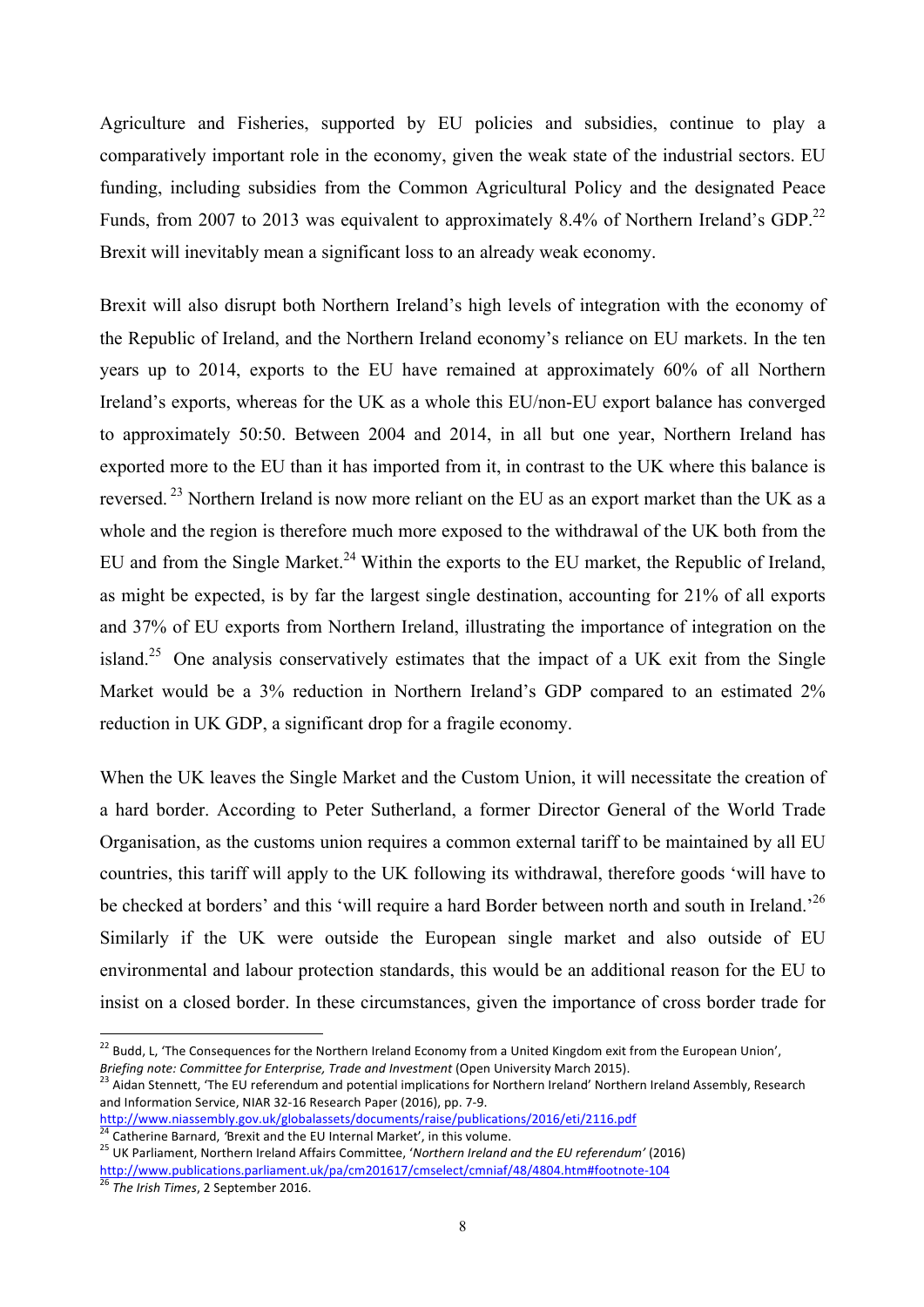the underdeveloped private sector, it would be in Northern Ireland's interests to seek a special deal. This approach was effectively confirmed by Michel Barnier, in his speech to the Irish *Oireachtas.<sup>27</sup>* The Scottish Government has also raised the issue of a special deal for Scotland in the Single Market<sup>28</sup> but the UK Government has expressed its absolute resistant to a special deal for Scotland, even if the EU were willing to allow it. This is reflected in the fact that Scotland was not mentioned in Prime Minster May's Article 50 TEU letter, while the relationship with the Republic of Ireland and the Northern Ireland peace process was explicitly highlighted. This indicates that the UK may be more flexible on a special deal for Northern Ireland. The EU has also expressed concerns about the impact of Brexit on Northern Ireland and in its negotiation guidelines explicitly state that nothing in the final agreement with the UK should 'undermine the objectives and commitments set out in the Good Friday Agreement' and that negotiations should 'in particular aim to avoid the creation of a hard border on the island of Ireland', while respecting the union legal order.

A number of factors make agreement of a separate deal on Northern Ireland that would allow it to remain within the Single Market possible. In the first place, the Irish Sea is an obvious place to control trade access between the UK and the EU without the negative consequences of closing the Irish land-border. The geographical context would also make any agreement between the UK and the EU likely to be judged as compatible with the 'frontier traffic exception' of Art. XXIV. 3 of GATT.<sup>29</sup> Secondly, EU special status for Northern Ireland could be presented as a response to the peace process, the particular circumstances of Northern Ireland and the UK's international commitments under the Good Friday Agreement. Thirdly, there is the question of scale: the small size of Northern Ireland and in particular its private sector, can allow it to be situated amongst the wide range of other flexible territorial arrangements, which the EU has already agreed, from Greenland to the Channel Islands to the French Overseas Territories.<sup>30</sup> Fourthly, there is the precedent of Cyprus, which although not identical, is also a result of disputed sovereignty in the context of seeking a settlement.<sup>31</sup>

<sup>&</sup>lt;sup>27</sup> Barnier, FN 3.<br><sup>28</sup> Scottish Government. *Scotland's Place in Europe*. Edinburgh, 2016.<br><sup>29</sup> See Giorgio Sacerdoti, 'The Prospects for the UK after Brexit: How can Britain trade with the EU and the World?', in this volume.

<sup>&</sup>lt;sup>30</sup> D Kochenov (ed), *On Bits of Europe Everywhere. Overseas Possessions of the EU Member States in the Legal-Political Context*<br>*of European Law* (Kluwer Law International 2013).

<sup>&</sup>lt;sup>31</sup> Nikos Skoutaris, *From Britain and Ireland to Cyprus: Accommodating 'Divided Islands' in the EU Political and Legal Order* (Florence: European University Institute, Academy of European Law, AEL 2016/02, 2016). http://cadmus.eui.eu/bitstream/handle/1814/42484/AEL\_2016\_02.pdf?sequence=1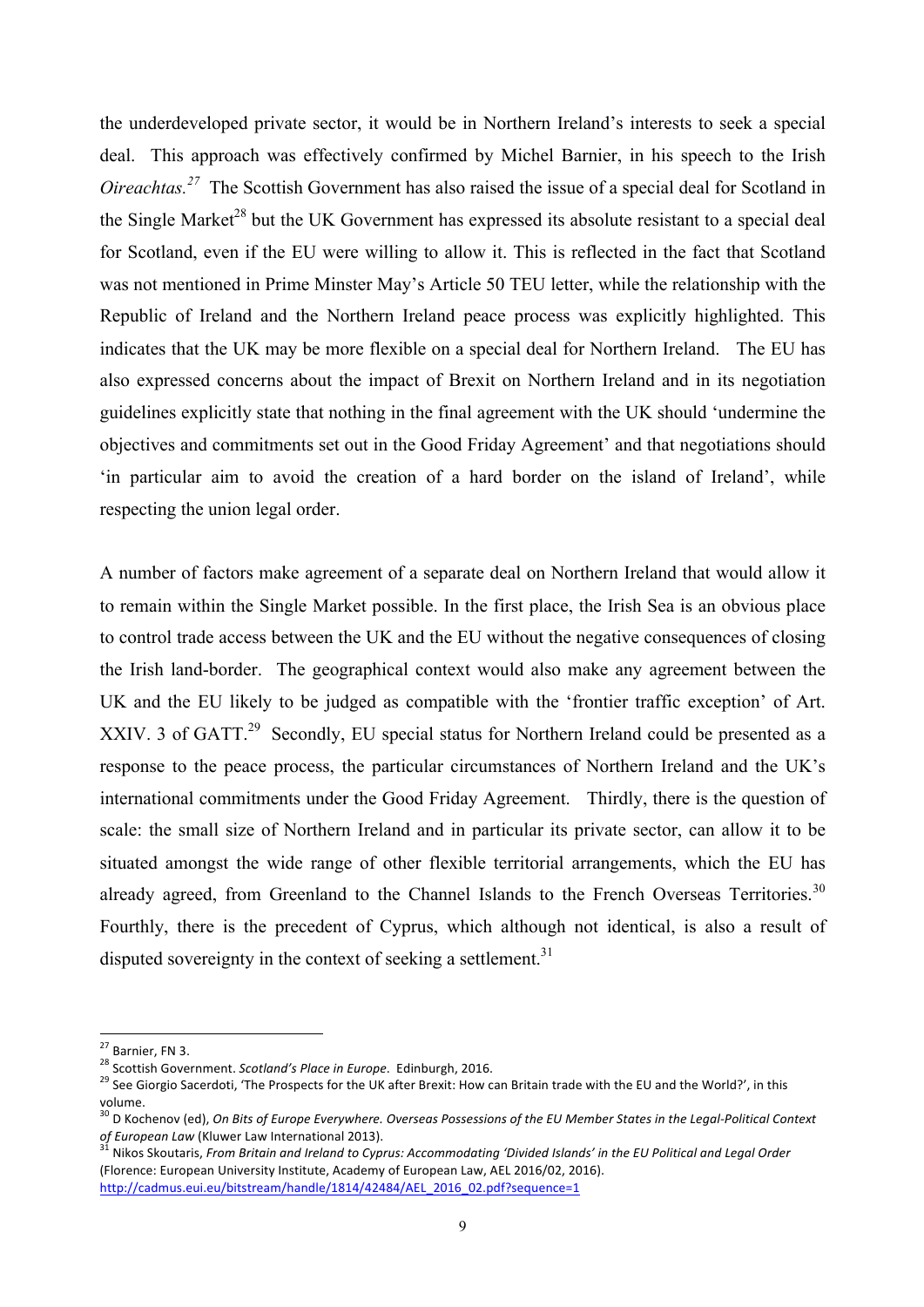There are a number of technical ways in which Northern Ireland could remain, or largely remain, within the single market after Brexit. The maximalist position is advocated by Sinn Féin, which wants Northern Ireland to remain inside the EU as a special region.<sup>32</sup> This was also the view of the Irish parliamentary committee on European Affairs.<sup>33</sup> It has been referred to as a 'reverse Greenland', following the EU acceptance that Greenland could leave the Union while the rest of Denmark remained inside the EU. $34$  This approach would mostly fully safeguard Northern Ireland's position, but it seems unlikely the UK will agree to this, though they have not explicitly ruled it out. A second option would be for Northern Ireland to join the European Economic Area (EEA). This would exclude Northern Ireland from schemes such as the Common Agricultural Policy and Research Funding, but would allow access to the single market.<sup>35</sup> It is likely that the UK would also object to this approach, as it would separate Northern Ireland from the rest of the UK in a way that makes its international status ambiguous.

An alternative solution could be found in the accession agreement for the Republic of Cyprus to join the EU, which could be used either in conjunction with EEA membership or instead of it. The accession agreement not only recognised the Government of the Republic of Cyprus as the sovereign power for the island as a whole, it also very pragmatically, allows goods produced in Northern Cyprus to enter EU markets as 'EU goods', once they are certified as being produced in Northern Cyprus by the Turkish Cypriot Chamber of Commerce.<sup>36</sup> This organisation was chosen and accepted by the Government of the Republic of Cyprus to avoid any implied recognition of the Turkish Republic of Northern Cyprus, a position which would have been vetoed by Greece. Goods originating in Northern Cyprus are deemed to have originated in Cyprus/EU and are not subject to customs duties.<sup>37</sup> This 'Green Line Regulation' deals in a flexible way with the de facto Cyprus border, including the provision that, goods which are allowed to cross the line should not be subject to export formalities.<sup>38</sup> A similar arrangement could empower the Northern Ireland Executive to identify goods as originating in Northern Ireland (and not simply travelling through Northern Ireland from the UK or a third country). As

 $32$  Sinn Fein, The Case for the North to achieve Special Designated Status within the EU (Sinn Fein 2016).<br> $33$  Joint Oireachtas Committee on European Union Affairs. Report on the implications of Brexit for Ireland (Iris 2016). 

<sup>&</sup>lt;sup>34</sup> Adam Ramsey, A reverse Greenland: the EU should let Scotland stay. https://www.opendemocracy.net/uk/adam-**Pramsay/reverse-greenland-letting-scotland-stay**<br>
<sup>35</sup> Brian Doherty, John Temple Lang, Christopher McCrudden, Lee McGowan, David Phinnemore and Dagmar Schiek. Northern

*Ireland and Brexit: the European Economic Area option* (European Policy Centre, 7 April 2017). http://www.epc.eu/documents/uploads/pub\_7576\_northernirelandandbrexit.pdf<br><sup>36</sup> Art. 2, Protocol 10 to the Act of Accession.

 $37$  Commission Decision 2004/604/EC of 7 July 2004 on the authorisation of the Turkish Cypriot Chamber of Commerce according to Article 4(5) of Council Regulation (EC) No 866/2004, [2004] OJ L 272/12.

 $38$  Art 5., Council Regulation (EC) No 866/2004, [2004] OJ L 161/1.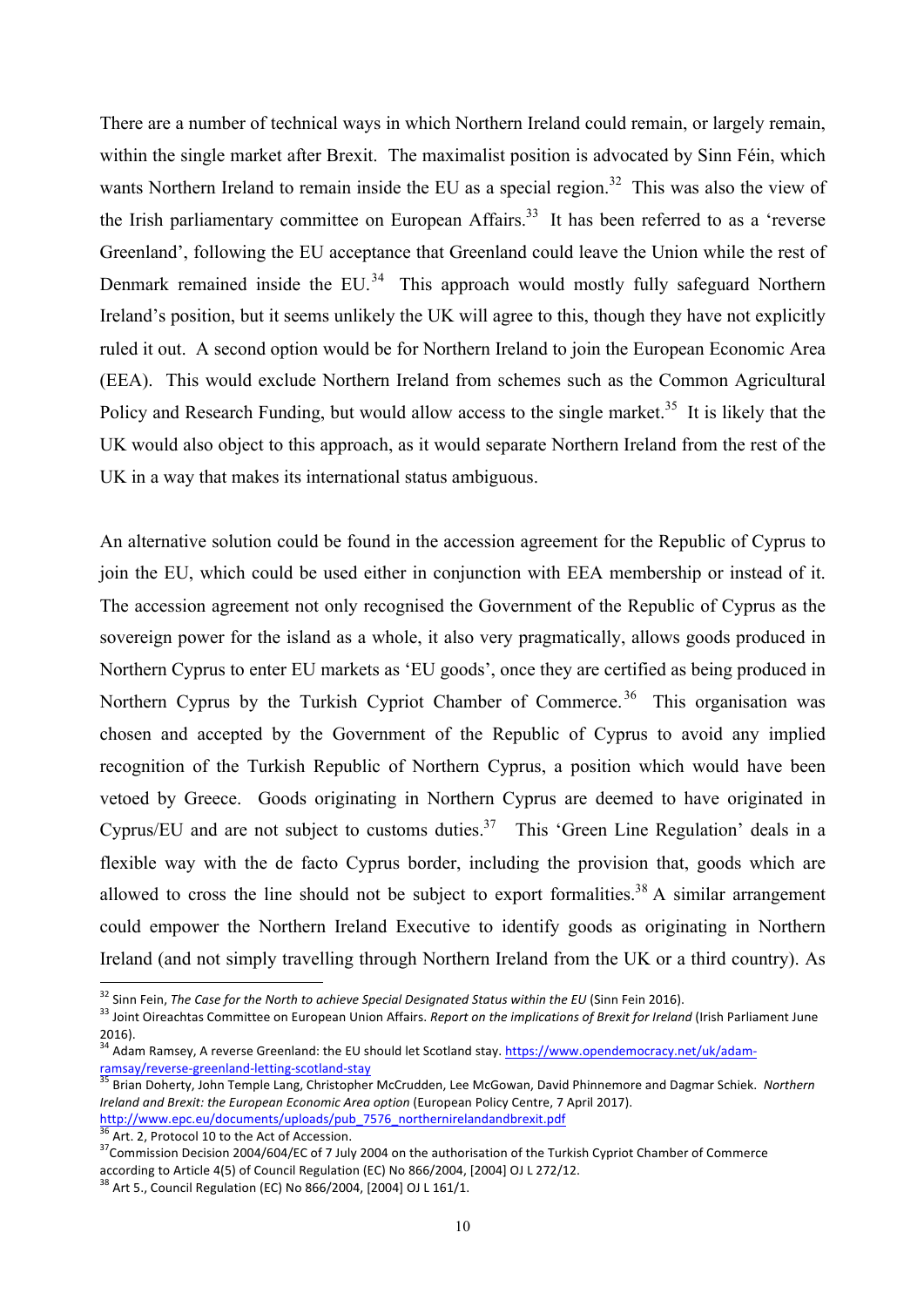part of a Brexit deal, the EU could allow certified good from Northern Ireland to enter the EU market via the Republic of Ireland and to be treated as EU goods. At the same time the UK could allow such goods enter the UK market as 'domestic goods', and this would allow the UK to present this arrangement as a symmetrical one, meeting the needs of both nationalists and unionists, and therefore acceptable to the unionist parties and to pro-Ulster Unionist conservatives. Such an agreement would require considerable political will to achieve, but given the small scale of the Northern Ireland economy, and the benefits of avoiding a closed Irish border, it is within the sphere of what could be envisaged. Such an arrangement still requires a hard border with border checks; but it opens the question of where that border will be.<sup>39</sup>

## **4. The Common Travel Area and Open Borders**

Currently no hard border exists on the island of Ireland pursuant to the Common Travel Area between Ireland and the UK. The UK and Ireland have operated a common travel area since Irish independence, preceding the States' entry into the EEC in 1973, by 50 years. Article 2, Protocol no. 20 to the EU Treaties, explicitly recognises the Common Travel Area. In practice this means that citizens of either state, moving from one state to another, have not only a right of entry without requiring a visa, but also have the right to work, access health and welfare services and even to vote. While its historic origins were a result of the limited UK recognition of Irish sovereignty in 1922, the common travel area became normalised and any restrictions on the free movement of people between the two countries would be both practically disruptive and politically sensitive. Even though there is no legal requirement to show a passport when travelling between Ireland and the UK, this provision only applies to people born in Ireland or the UK and who are citizens of one of the states, therefore in theory individuals can be asked to prove their citizenship when crossing between the two states. Airlines operating between the islands of Ireland and Britain, require passengers to have a photo ID, most insist on a passport, and the UK also officially advises UK Citizens to carry a passport when travelling to Ireland even though it is not strictly required.<sup>40</sup> In practice, therefore, a passport is carried by most people when moving from the island of Ireland (including Northern Ireland) to Britain. However, a passport is not required to travel between the two jurisdictions on the island of Ireland, and since the creation of the Single market in 1992 and the implementation of the peace process there has been no visible border between the two parts of the island. When the UK leaves the EU, it

<sup>&</sup>lt;sup>39</sup> James Anderson, *The Irish Times*, 22 March 2017.<br><sup>40</sup> https://www.gov.uk/foreign-travel-advice/ireland/entry-requirements.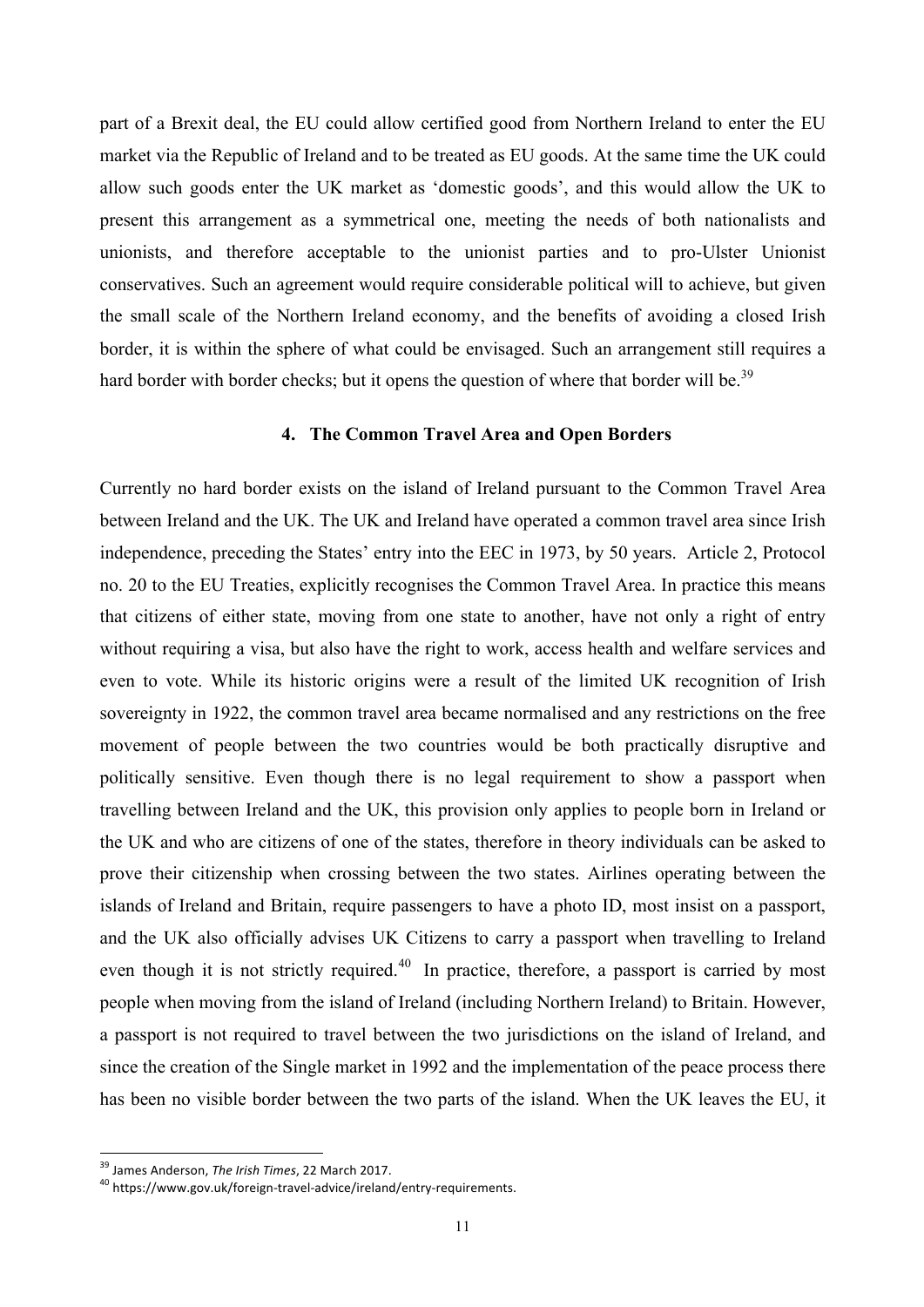will inevitably impact on this agreement, opening up the possibility of restriction on the freedom of movement across the Irish land-border. While Prime Minister Theresa May's letter to the EU on the triggering of Article 50 TEU says the UK wants 'to avoid a return to a hard border … and … to be able to maintain a Common Travel Area' between the UK and Ireland. The UK government did not suggest any way in which this could be achieved and as this is only one of many objectives of the UK government it may lose out to other priorities, during negotiations.

Sealing the 499km Irish land border will be difficult, as was demonstrated by the experience of the Northern Ireland conflict. During the conflict, as a security measure the British Army closed more than 200 of the smaller roads crossing the border, by a mixture of destroying bridges, creating physical barriers and cratering roads. There were also major security installations on the official crossing points, which existed even after the creation of the single market in 1992, and were only gradually removed in the aftermath 1998 Good Friday Agreement. However, even with a presence of over 30,000 troops at the height of the conflict, the border was never 'sealed' from a security point of view – and it never successfully preventing the IRA from moving members and equipment across it.<sup>41</sup> However, road closures and border checks were very disruptive for business, including agriculture, as many farmers had land on both sides of the border. Frequent delays at crossing points, together with the negative experience of a heavy British Army security presence, discouraged cross-border traffic and trade.

The UK's insistence on the absolute control of migration as a non-negotiable issue means stricter monitoring at ports and airports to implement this policy, and therefore it will not be possible to leave open this potential route from continental Europe to Britain via Ireland.<sup>42</sup> Even if the border were not initially closed to the free movement of people, the use of the route by illegal migrants would inevitably lead to demands for physical controls. This has been clear to political actors in Northern Ireland from the moment the referendum was called. Managing both migration and the flow of goods across the Irish Sea from three airports and two ports is a simpler operation than policing a nearly 500 km land border. However, for a majority of unionists, having a de facto security and migration 'border' between Northern Ireland and Britain is ideologically difficult to accept. The issue of the location of a post-Brexit border including the suggestion that pragmatically this border might be in the Irish Sea – as the much easier place to secure – leaving Northern Ireland inside the UK, but outside the de facto

 $41$  See resource on Irish Border form Queen Mary University, London.

http://www.irishborderlands.com/living/roadclosures/index.html.<br><sup>42</sup> James Anderson, *The Irish Times* (Dublin, 22 March 2017).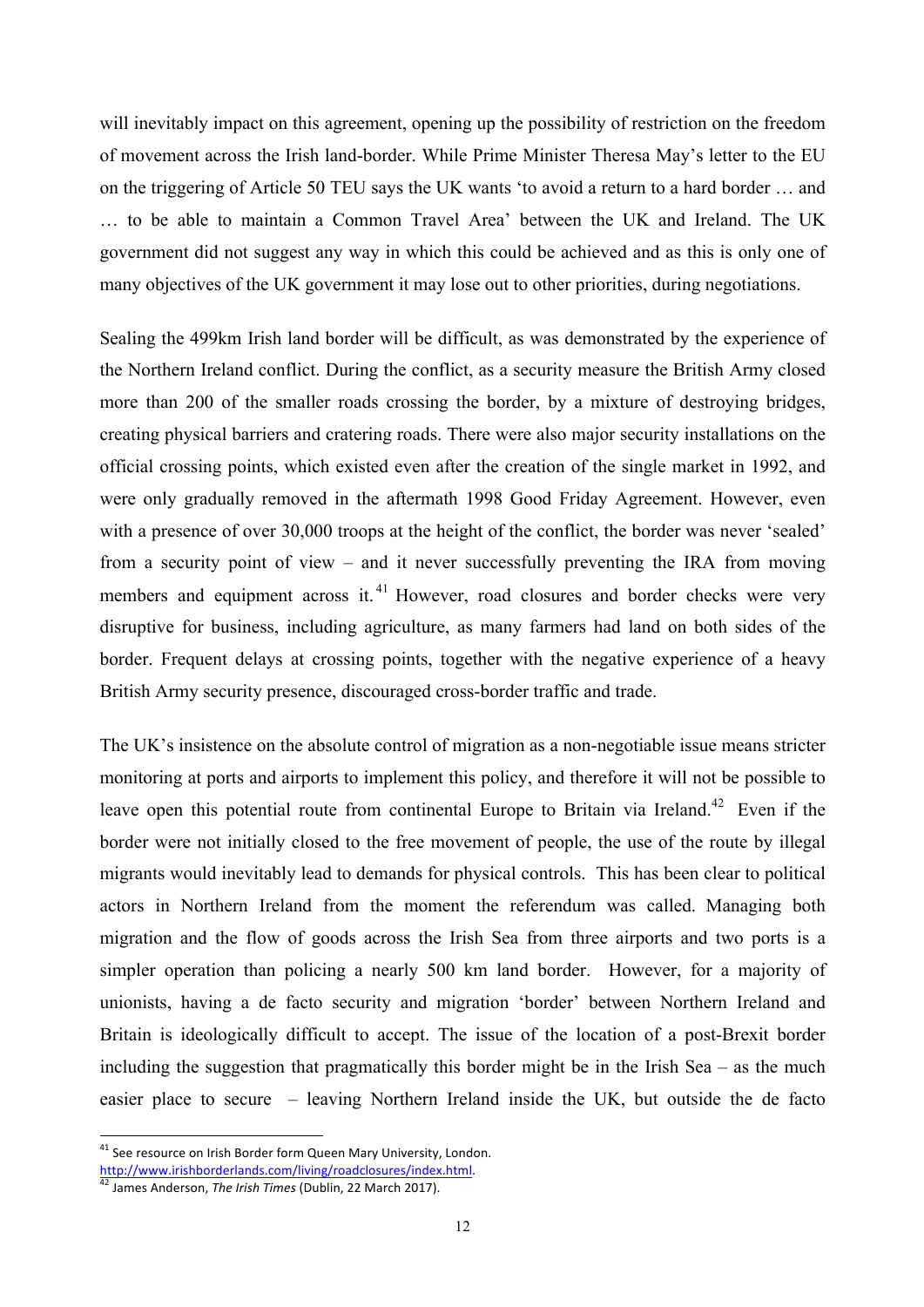migration and security border, was a subject of contentious debate.<sup>43</sup> For example, the Ulster Unionist Party manifesto for the Northern Ireland Assembly elections in May 2016, conceded that 'bitter experience makes clear it is not possible to fully secure the border' but that 'there will need to be a hard border' and that as 'it will not be on the actual border, it is likely to be at Great Britain's ports and airports – Cairnryan, Gatwick, Heathrow' - a prospect that was not welcome to them.<sup>44</sup> Having the control of migration take place across the Irish Sea is the more practical option. The three small airports and two small ferry ports already have a security infrastructure in place that can be enhanced, and freight checks can happen at a small number of specialist facilities, rather than requiring a mix of fixed and mobile customs checks covering approximately 300 roads. Most crucially it would still be possible, as at present, to drive across the border on the Dublin-Belfast motorway at 120kph and there would be no physical infrastructure on the border (with a required security presence) to act as a target for armed groups opposed to the peace process.

This solution has practical and political difficulties. The practical problem that would need EU-UK agreement would be acceptance of the continuing de-facto freedom of movement of EU citizens into Northern Ireland. This is politically achievable. Under the Good Friday Agreement, the right of the people of Northern Ireland 'to hold both British and Irish citizenship is accepted by both Governments and would not be affected by any future change in the status of Northern Ireland.<sup>45</sup> Therefore there is no practical barrier to any Irish or UK citizen in Northern Ireland having the legal right to enter the EU or the UK, as everyone is legally entitled to both passports. For other persons, in order to get to the Irish land border, a person must have already entered either the UK or the Republic of Ireland. The Irish Government could agree measures to monitor illegal immigrants coming into Ireland to meet UK concerns, and this may not be a major problem given the exiting tight migration controls put in place by the Irish government. The more significant challenge would be around EU citizens who have a right to travel to Ireland, or non-EU citizens who might have been granted a visa to come to Ireland, but who do not possess a UK visa. Such individuals could enter Northern Ireland, a part of the UK, thus circumventing UK immigration rules. This is the de facto situation currently, but in practice illegal immigration to Northern Ireland via Ireland is not a significant problem, and as a result migration hardly featured as part of the Brexit debate in Northern Ireland. The UK would still be

<sup>&</sup>lt;sup>43</sup> James Anderson, *The Irish Times* (Dublin, 22 March 2017).<br><sup>44</sup> UUP Manifesto for 2016 NI Assembly Election (Belfast UUP 2016). See also post Brexit call from SDLP leader Colum Eastwood for any border controls imposed post-Brexit to be imposed between the islands of Ireland and Great Britain.

http://www.londonderrysentinel.co.uk/news/eastwood-impose-border-with-britain-not-on-island-1-7448357<br><sup>45</sup> Good Friday Agreement, Constitutional Issues para1(vi).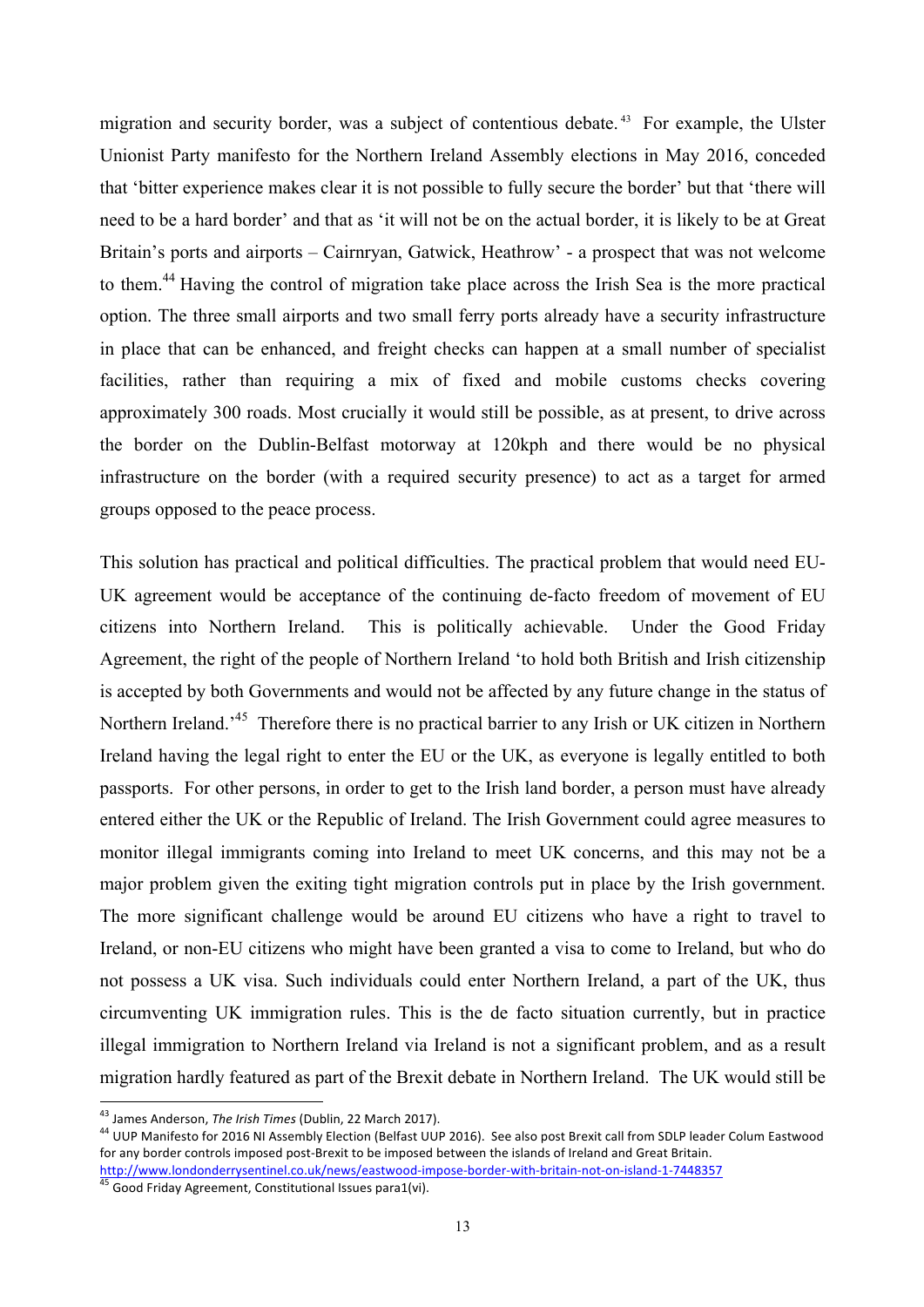able to exercise control at ports and airports and prevent any attempts by either EU or non-EU citizens to enter Britain via Northern Ireland, as is the case in the pre-Brexit world. The major challenge of not having a land border, however, is the political issue of the symbolic significance of the location of the 'border' for Northern Ireland's unionists (and some English conservatives). An Irish Sea border would place Northern Ireland outside the UK border control area and create a sense for Ulster unionists that their link with the UK had been weakened.

#### **5. Brexit and the Peace Process**

It is the issue of the existence of a hard border, and all that it implies in both economic and political spheres, irrespective of where it is located, that is central to the impact of Brexit on the Northern Ireland peace process. The 1998 Good Friday Agreement reflected a bi-national polity, imbedded in its system of consociational power-sharing; in the special position accorded to the Irish Government; in the requirement for 50:50 nationalist/unionist recruitment to the new Police Service; and in the legal commitment from the UK Government to legislate for Irish unity should concurrent voting majorities exist in Ireland, North and South. The Good Friday Agreement is rarely referred to as a peace settlement*,* and never by nationalists or the Irish Government. It is an agreement, part of a wider peace process.<sup>46</sup> The 1998 Agreement was designed to consolidate the IRA ceasefires, and contained an integrated programme for regional government, North-South (on the island of Ireland) cooperation and increasing integration, and a programme of demilitarisation, human rights and equality. Many issues could not be agreed at that time of signing, but have, over time ,been substantially achieved. This included major issues such as the transformation of policing; the destruction of IRA weaponry; and the withdrawal of the British army from security operations.<sup>47</sup> As part of this process setting up the political institutions took time and it was 2007 before local governance was consolidated after a number of failed starts. Some issues have still not progressed, including the question of how to deal with 'the past'. This demonstrates that the Good Friday Agreement did not establish an end point but began a process.

<sup>&</sup>lt;sup>46</sup> See speech by Pat Doherty, then Sinn Féin MP, at an Irish Unity conference, London, (20 February 2010)

http://cain.ulst.ac.uk/issues/politics/docs/sf/pd200210.htm; James W. McAuley, Fantasy Politics? Restructuring Unionism after<br>the Good Friday Agreement Éire-Ireland, Volume 39:1&2, Earrach/Samhradh / Spring/Summer 2004, pp

<sup>&</sup>lt;sup>47</sup> See John Doyle (ed.) Policing the Narrow Ground: lessons from the transformation of policing in Northern Ireland (Royal Irish Academy 2010).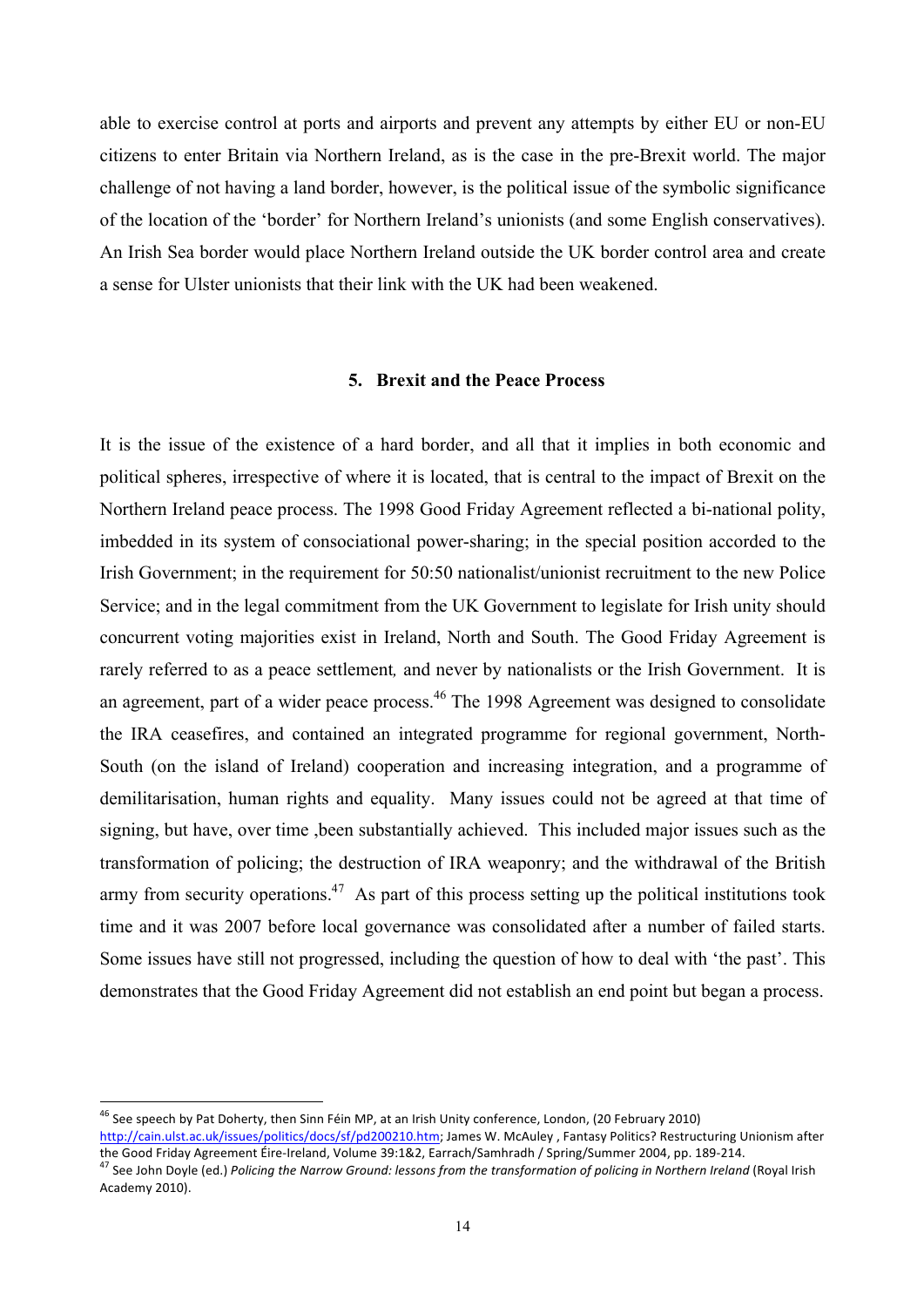The ceasefires and the destruction of IRA weapons were premised on a peaceful, but evolving process, which had no predetermined outcome. As part of the referendum endorsing the God Friday Agreement, in the Republic of Ireland, the Irish Constitution was amended to change the wording on Irish unity from a declaration of territorial claim to a wording which both guarantees the entitlement to Irish citizenship for everyone born on the island of Ireland (including within Northern Ireland) and also to assert the 'firm will of the Irish nation, in harmony and friendship, to unite all the people who share the territory of the island of Ireland' while accepting that a united Ireland can only come about by the consent of the people in both jurisdictions.<sup>48</sup> The Irish Government, or the Irish nationalist community were not asked to abandon their political objective of Irish unity, they simply agreed to pursue it by exclusively peaceful means. While accepting that the majority of the population in Northern Ireland at that time wanted to maintain Northern Ireland's membership of the UK, the 1998 Agreement affirms that

if, in the future, the people of the island of Ireland exercise their right of selfdetermination … [on the basis of separate and concurrent majorities North and South] ... to bring about a united Ireland, it will be a binding obligation on both Governments to introduce and support in their respective Parliaments legislation to give effect to that wish; $49$ 

This fluidity, and for nationalists a sense of progress, is essential to the success of the peace process.<sup>50</sup> This position has been opposed from a range of political perspectives, those with a vested interest in supporting the union with Britain including pro-agreement unionists<sup>51</sup> and academic analysts such as Murray and Tonge have argued that it is a settlement in which nationalists have accepted Northern Ireland's place in the UK.  $^{52}$  Similarly opponents of the peace process, who see it as abandoning the objective of a united Ireland have characterized the agreement as a static acceptance of the status quo.<sup>53</sup> Irish nationalists, who support the agreement, recognise that the fluidity of the Agreement on the ultimate end point is central to its success. It has allowed both unionists and nationalists to work within its framework, and this was

<sup>&</sup>lt;sup>48</sup> Constitution of Ireland, Articles 2 and 3.<br><sup>49</sup> The Northern Ireland Peace Agreement. The Agreement reached in the multi-party negotiations 10 April 1998' (The Good Friday Agreement), Constitutional Issues para 1 (iv).<br><sup>50</sup> Todd, Jennifer, 'Nationalism, Republicanism and the Good Friday Agreement' in Jennifer Todd and Joe Ruane eds. *After the* 

Good Friday Agreement. (Dublin: UCD Press 1999)<br><sup>51</sup> Paul Bew *The Irish Times* (Dublin, 15 May 1998).<br><sup>52</sup> Murray, Gerard and Jonathan Tonge, *Sinn Fein and the SDLP: from alienation to participation* (O'Brien Press 2005)

<sup>(</sup>Oxford University Press 2001): Ed Moloney, *A secret history of the IRA* (Penguin, 2003).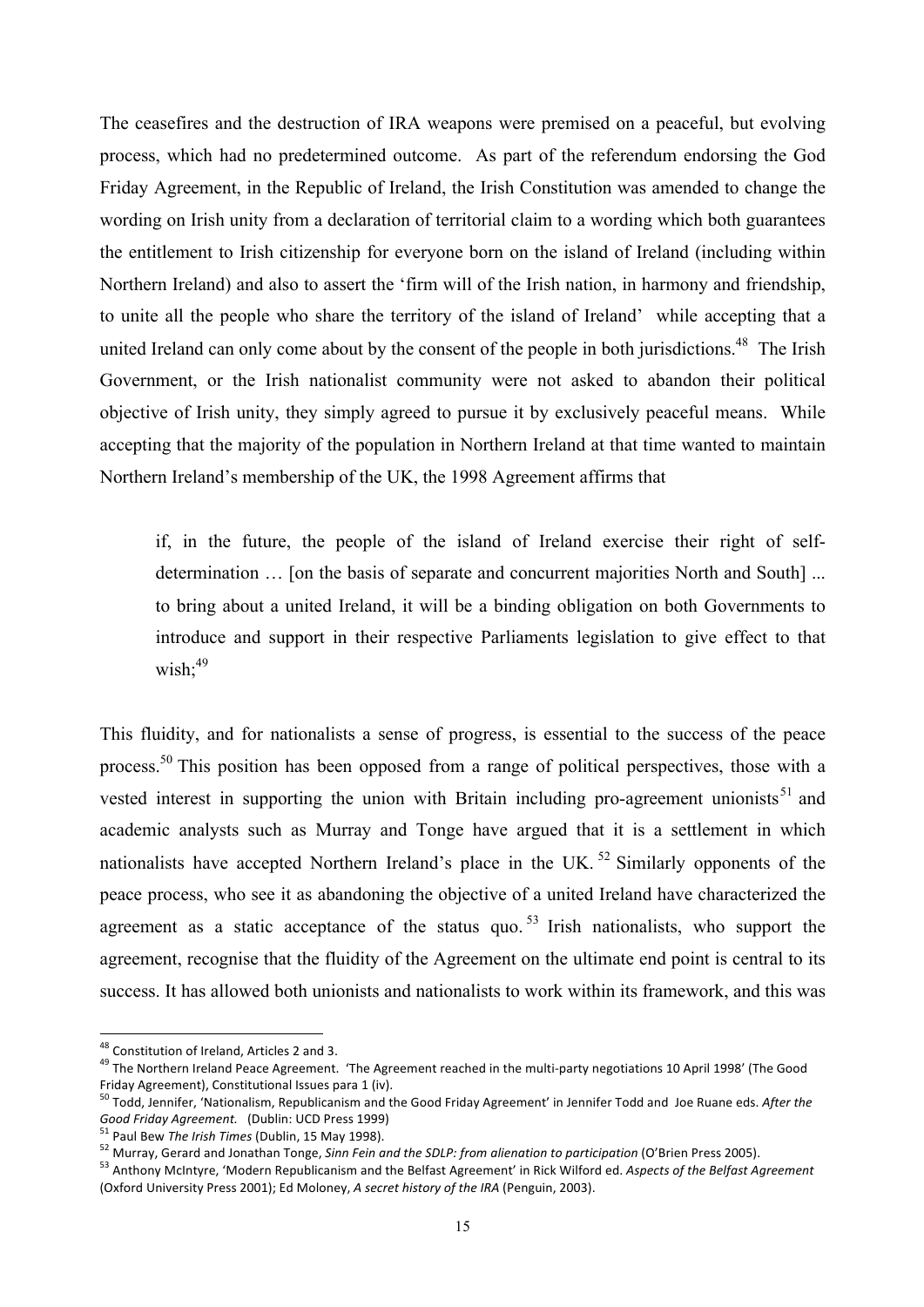also facilitated by the integration of the Irish state and the UK within the EU, including the open borders and cross-border co-operation that is part of that wider EU integration process. Nationalists argue that increased functional co-operation through cross-border institutions will create a political dynamic towards unity—a point also feared by unionists.<sup>54</sup>

Since the signing of the agreement in 1998, the internal political dynamics of Northern Ireland have shifted in a way that has reinforced the saliency of integration on the Island of Ireland. The 2017 elections to the Northern Ireland Assembly resulted, for the first time since partition, in a representative assembly in Northern Ireland which does not contain a majority of members who could be described as unequivocally Unionists, that is those committed in every circumstance to Northern Ireland remaining in the United Kingdom. In that election only 45% of the population voted for traditional unionist parties; 40% voted for parties committed to Irish unity, with just under 15% voting for smaller parties and independents, many of them defining themselves as 'cross community', or campaigning on other issues such as 'anti-economic austerity', the environment etc. This is a historic event that reverses the experience of the first 50 years of Northern Ireland, during which time the percentage of the population of Northern Ireland that was Irish nationalist had remained static at one-third. This change began in the late 1980s with a major reduction in nationalist migration, partly as a response to new anti-discrimination legislation. Conversely from this period Unionist migration increased as the public sphere in Northern Ireland shifted to create a space for Nationalist identities in addition to Unionist identities. The fact that less than 50% of the population voted for parties for whom opposition to Irish unity is a core policy, is a significant symbolic and practical change, all the more so as it reflects on-going demographic change.<sup>55</sup>

This change of political dynamics has been visible from the early stages of the peace process, at which time unionist politicians expressed their fears that reform based on 'parity of esteem' between nationalism and unionism, allied with North-South links, would weaken support for unionism among elements of their own community.<sup>56</sup> Drawing on ideas of European Union functionalism, unionist politicians have argued that North-South bodies would inevitably develop deep and wide roots and that the people involved in them would 'go native' and lose

<sup>&</sup>lt;sup>54</sup> See for example Robert McCartney, Northern Ireland Assembly, 22 November 1982.<br><sup>55</sup> Northern Ireland Executive, *Statistical - Labour Force Survey Religion report 2015* (Belfast, 2017).<br><sup>56</sup> e.g. Cedric Wilson, NI Fo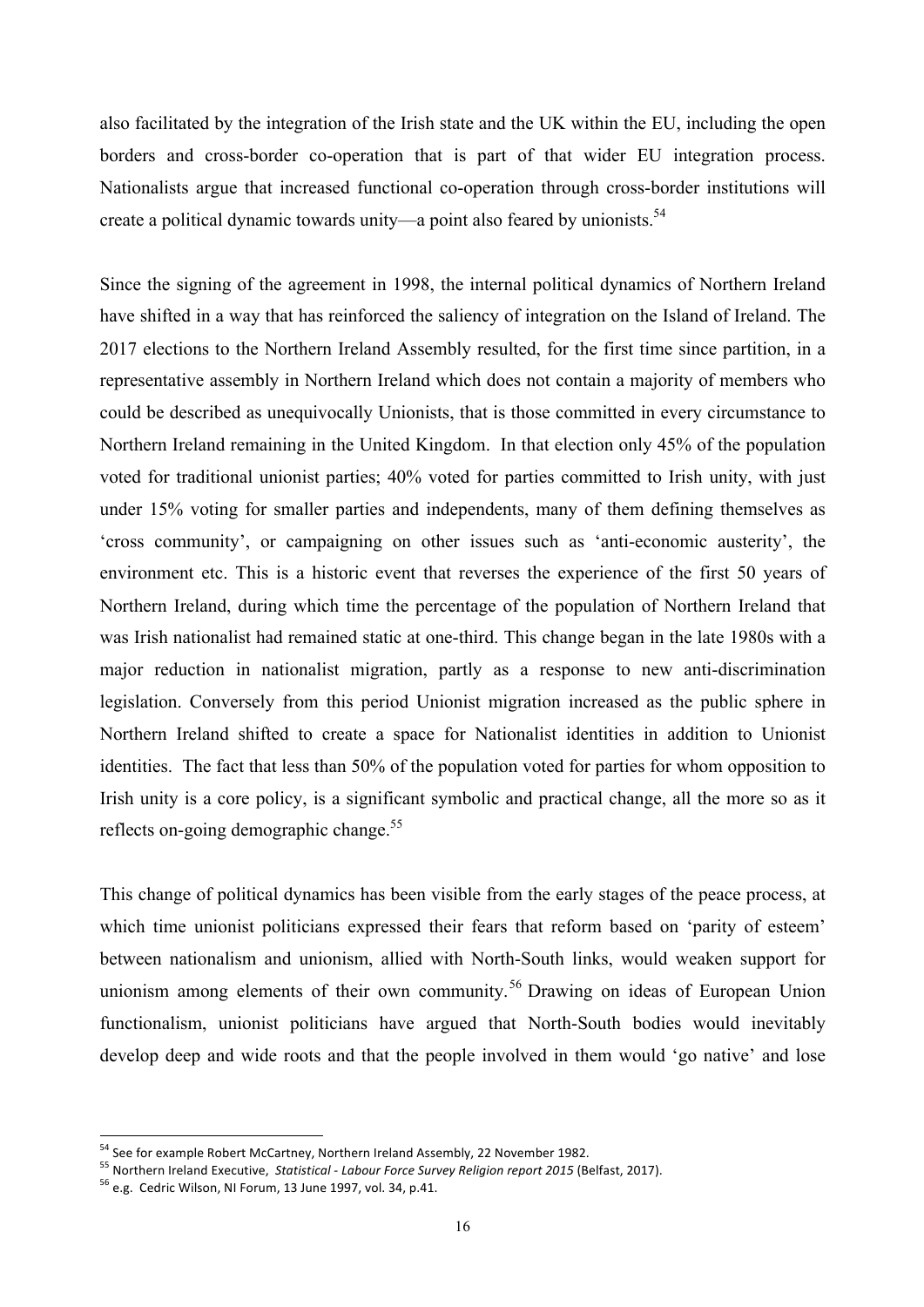their allegiance to unionism.<sup>57</sup> In this context Unionist political elites have been openly critical of leading employers and business organisations from their own community, seeing them as less than wholehearted in their support for the positions adopted by mainstream unionism and willing to, at least partly, shift their allegiance or their political practice for the economic benefits of a Dublin-Belfast economic corridor, all-Ireland or cross-border EU funding arrangements and the promotion of tourism and investment on an all-Ireland basis.<sup>58</sup> Individuals from a unionist background, who were engaged in business, trade or cross-border engagement, were amongst those active in campaigning within Northern Ireland for the UK to remain in the EU.<sup>59</sup> This emphasises the link that the 'remain' campaign identified between maintaining peace, improving the economic condition of Northern Ireland and continued membership of the EU. The consequences for attitudes to Irish unity are long-term rather than immediate, but those in the unionist community who are strongly committed to EU membership face both a practical and ideological challenge. Irish unity was historically portrayed, by some unionists, as a move from a large, cosmopolitan and internationally focused state to a smaller and more inward looking Irish state. This has now reversed, and it is Ireland which is linked to Europe and cosmopolitanism, and the UK seems inward-looking and parochial. If Scotland votes for independence in the near future, that clash of images will be all the stronger. $60$ 

Brexit will have important implications for the functioning of the Good Friday Agreement as it is underpinned by an assumption of EU membership. The Agreement, sets up a North South Ministerial Council (modelled in some respects on the EU Council of Ministers) and in order to prevent unionists from boycotting such meetings (or to stop nationalists boycotting a Northern Ireland Assembly), the agreement states that

It is understood that the North/South Ministerial Council and the Northern Ireland Assembly are mutually inter-dependent, and that one cannot successfully function without the other. $61$ 

 $57$  e.g. Bob McCartney, NI Forum, 29 November 1996, vol. 20. p.2-5.<br> $58$  e.g. St Clair McAlister (DUP), NI Forum, 20 Feb. 1998, vol. 62, p. 32.

John Hunter (UUP), NI Forum, 24 Oct. 1997, vol. 48, p. 10, claims that 'The sort of stooges that represent the business community tend to be of the pan-Nationalist front'.<br><sup>59</sup> Gerard McCann & Paul Hainsworth (2017) Brexit and Northern Ireland: the 2016 referendum on the United Kingdom's

membership of the European Union, *Irish Political Studies*, 32:2, 327-342, p. 333. 60<br>
<sup>60</sup> Sionaidh Douglas-Scott, 'Brexit and the Scottish Question', in this volume.<br>
<sup>61</sup> Strand 2, para 13.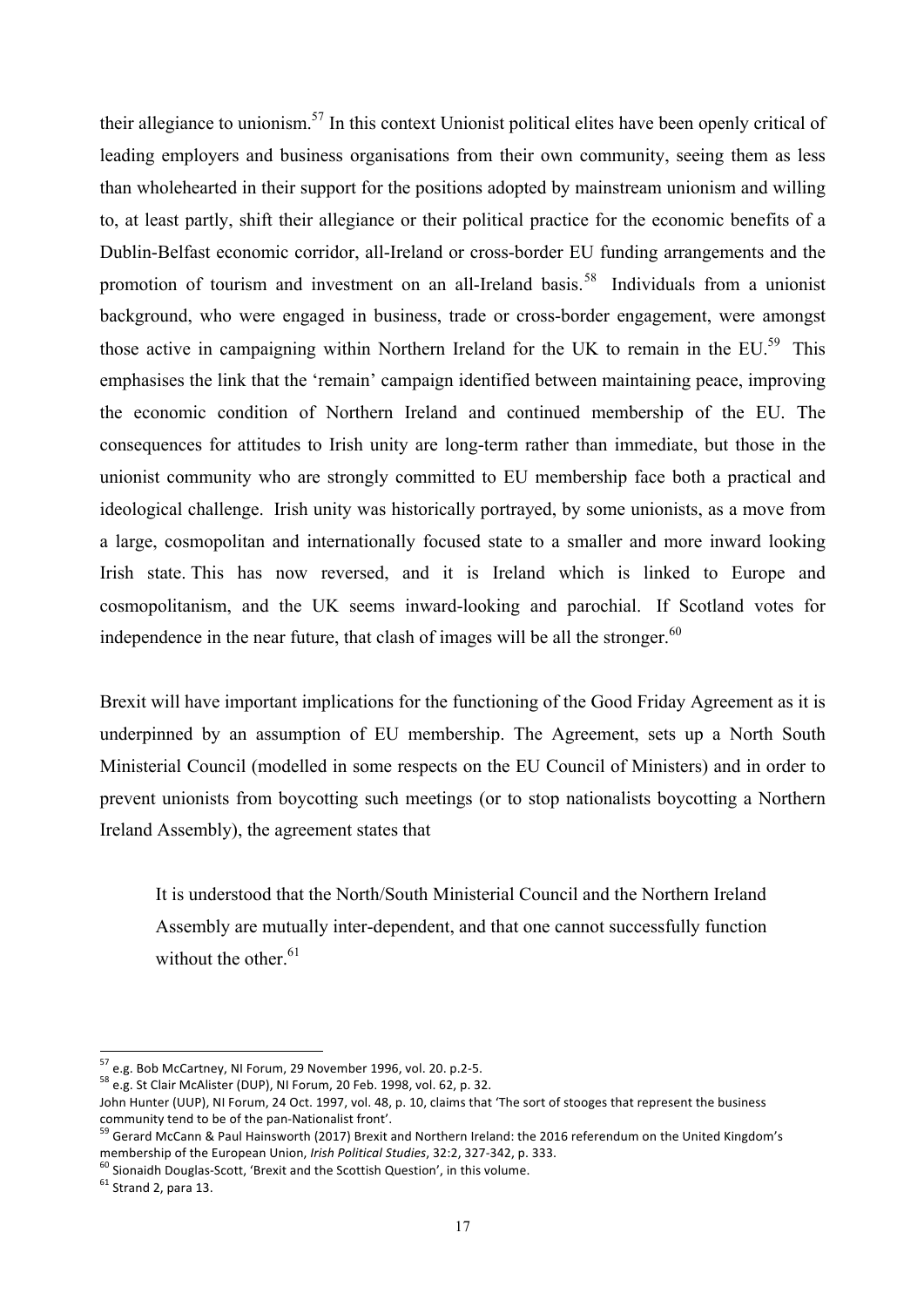This institution interdependence is strongly written in to those aspects of the agreement that deal with the North/South Ministerial Council. Pursuant to the agreement, in fact, the North/South Council

*Will* identify and agree at least 6 matters for cooperation and implementation in each of the following categories:

(I) Matters where existing bodies will be the appropriate mechanisms for cooperation in each separate jurisdiction;

(ii) Matters where the co-operation will take place through agreed implementation bodies on a cross-border or all-island level.<sup>62</sup>

It was assumed that such bodies would operate in an EU context where regulations on issues such as water quality, animal health, trade etc. were framed by EU policy and that these policy areas would be the 'matters' around which co-operation would take place. It is not impossible for such bodies to exist between an EU member and a non-member, but their ability to make decisions will be much more limited and therefore one of the neo-functionalist assumptions of the peace agreement is potentially undermined. The Agreement also refers to the Special Peace Programme from the European Union and also explicitly refers to views from the North-South Council being represented 'at relevant EU meetings.' 63

The European Convention on Human Rights (ECHR), although not an EU body, is an integral part of the framework of the Good Friday Agreement. The Agreement explicitly limits the devolved Assembly's powers with the ECHR – saying any legislation passed by the Assembly would be 'null and void' if found to be in breach of the ECHR.<sup>64</sup> Concerns have been expressed that post Brexit, the European Court of Human Rights and the ECHR will come under further attack, from those in the British Conservative Party opposed to any supra-national authority. The lack of commitment on the part of a UK government to the ECHR would weaken, or even render inoperative, this provision of the Agreement.

The Agreement between the two Governments also clarifies who is entitled to vote in a future Irish unity referendum.

<sup>&</sup>lt;sup>62</sup> GFA, Strand 2 para 9 [emphasis added].<br><sup>63</sup> GFA, Strand 2.<br><sup>64</sup> GFA, para 26, Stand One, GFA, 1998.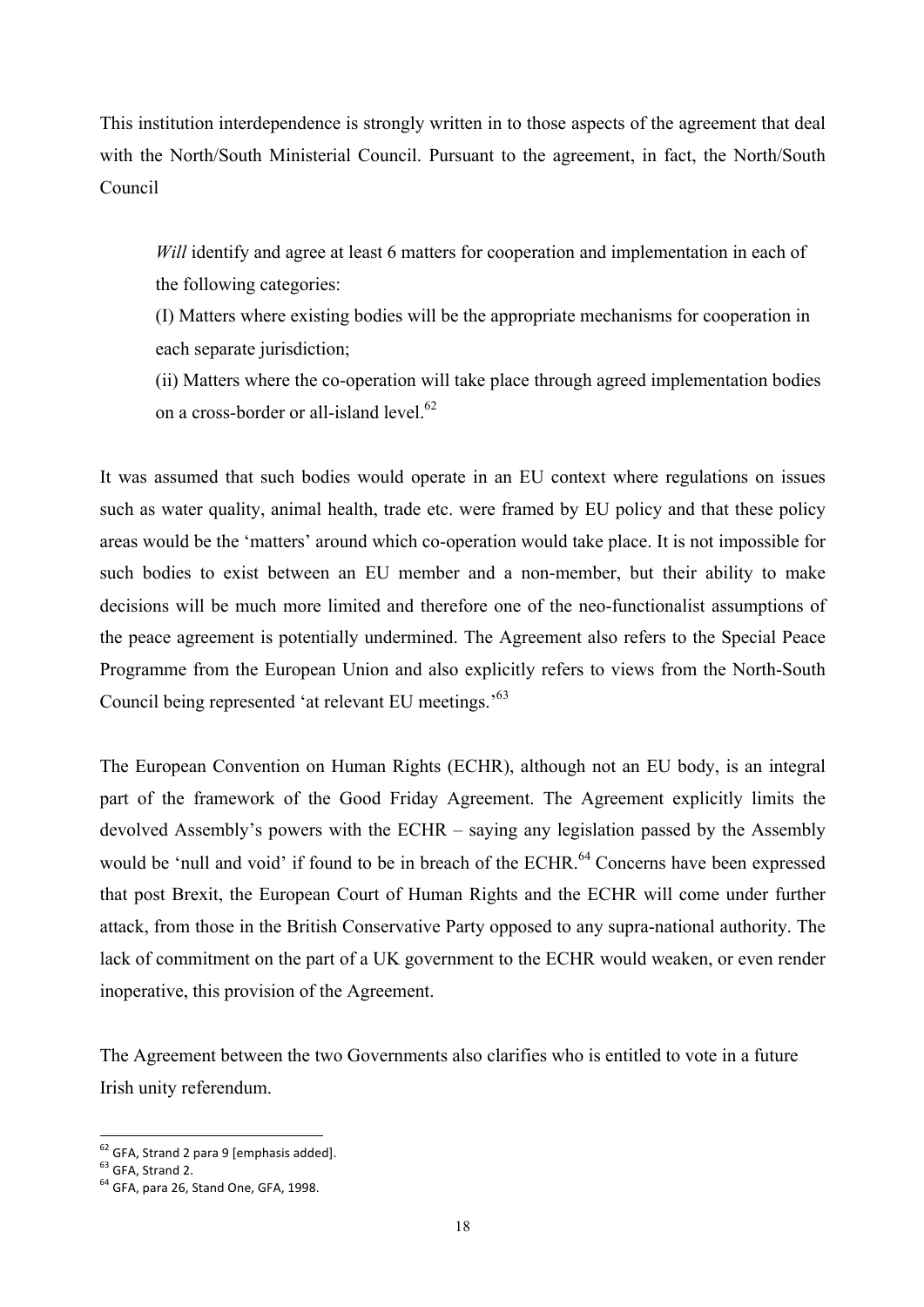The British and Irish Governments declare that it is their joint understanding that the term "the people of Northern Ireland" in paragraph (vi) of Article 1 of this Agreement means, for the purposes of giving effect to this provision, all persons born in Northern Ireland and having, at the time of their birth, at least one parent who is a British citizen, an Irish citizen or is otherwise entitled to reside in Northern Ireland without any restriction on their period of residence. $65$ 

Following Brexit there may be restrictions on EU citizens right to reside in Northern Ireland, in these circumstances the meaning, as understood at the time of signing of this clause will have been retrospectively altered. The UK Government will now be able to restrict those 'entitled to reside in Northern Ireland' in a way that was not envisaged in 1998. This could weaken the rights of Irish citizens, potentially even influencing the result of a future referendum. Irish citizens, as EU citizens, currently living in Northern Ireland, they have full voting and citizenship rights that they have enjoyed under the common travel area, including the right to vote in a referendum. This right may be limited post-Brexit. At the same time, any UK citizen would continue to have the right to vote in a referendum on the future of Ireland, even if they had lived in Britain for many years.

While Brexit will weaken the text of the Good Friday Agreement, it is the re-imposition of a hard land-border that has the potential to set up a negative dynamic that will undermine the progress that has been achieved since 1998. Former British Secretary of State for Northern Ireland, Peter Mandelson, has noted that

'the re-imposition of a formalised border would be a radical departure from the established strategy of the administrations in Dublin, London and Belfast. Anything in my view that strengthened a sense of separatism between Northern and Southern Ireland – physically, economically, psychologically – has the potential to upset the progress that has been made and serve as a potential source of renewed sectarianism that would always bear the risk of triggering further violence in Ireland, particularly in the North.<sup>66</sup>

<sup>&</sup>lt;sup>65</sup> GFA, Agreement between British and Irish Governments – final para.<br><sup>66</sup> Peter Mandelson 'EU exit risks peace process and return to violence', *Belfast Newsletter*, 15 March 2016.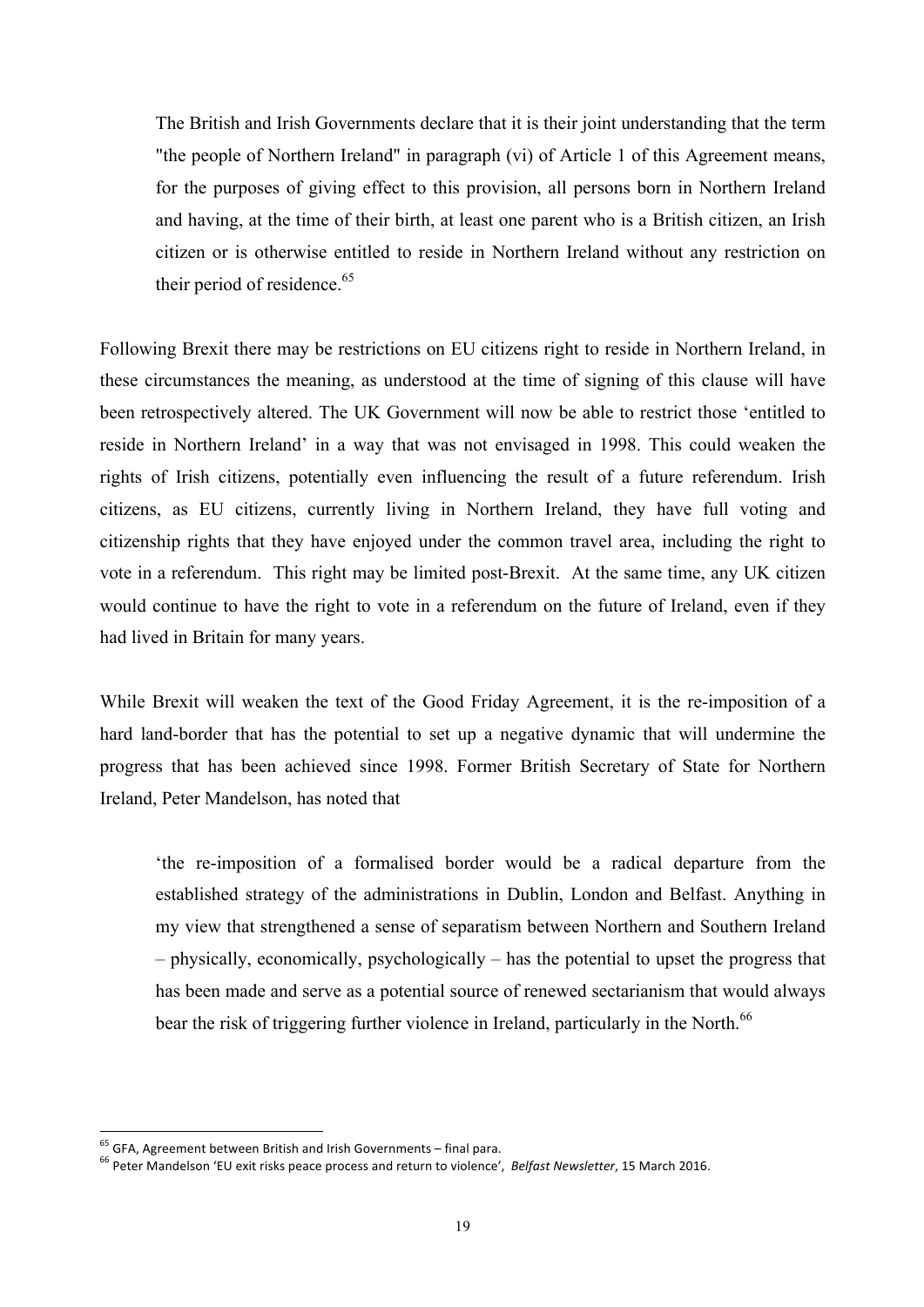Brexit will be most visibly and immediately seen in the disruption to the movement of people and trade across the border. It will reinstate the idea of an insular Northern Ireland that requires a secure border to ensure its territorial integrity. From a Unionist perspective this will strengthen demands to abandon the reform process embedded in the Good Friday Agreement and in particular its North-South dimension. From a Nationalist perspective a hard border will provide practical and symbolic targets for attack by IRA dissidents opposed to the peace process. These groups are currently marginal to the Irish nationalist community in the North but physically closing the border will greatly increase their capacity to attract support. If customs posts and security installations are built on the border they will become part of a narrative, from opponents of the peace process, that it has 'failed' and will be a strong mobilization tool for those seeking to collapse the peace process in its entirety.

#### **Conclusion**

Brexit represents a serious threat to the Northern Ireland peace process, in its disruption to the process of all-island cooperation and integration, which underpins the 1998 Good Friday Agreement. A 'hard' Irish land-border will be economically disruptive and a powerful symbol that the peace process is in crisis. Installations on the border will be an inevitable target for armed groups opposed to the peace process, leading to a cycle of increased fortification on the border in response to attacks. The Northern Ireland economy is more dependent on the EU than any other region of the UK and it is particularly reliant on access to the market of the Republic of Ireland. The disruption to normal mobility on the island of Ireland, including cross border trade and the routine commuting of individuals, from a hard EU external land border would be seriously damaging. This could be ameliorated if a special status agreement for Northern Ireland, in de facto terms, moved that physical border to the Irish Sea, allowing free movement of goods and people within the island of Ireland and giving Northern Ireland origin goods access to the Single Market. Such special status has the president of Cyprus to build on.

Other implications of Brexit are unclear and depend on a number of factors, including the shortterm impacts on the peace process and the outcome of another Scottish independence referendum. If Northern Ireland is taken out of the Single Market and if there is a hard EU frontier on the Irish Border then Irish nationalists will be strengthened in their view that Irish unity is the only practical means to restore the region's links to Europe, to grow its economy and